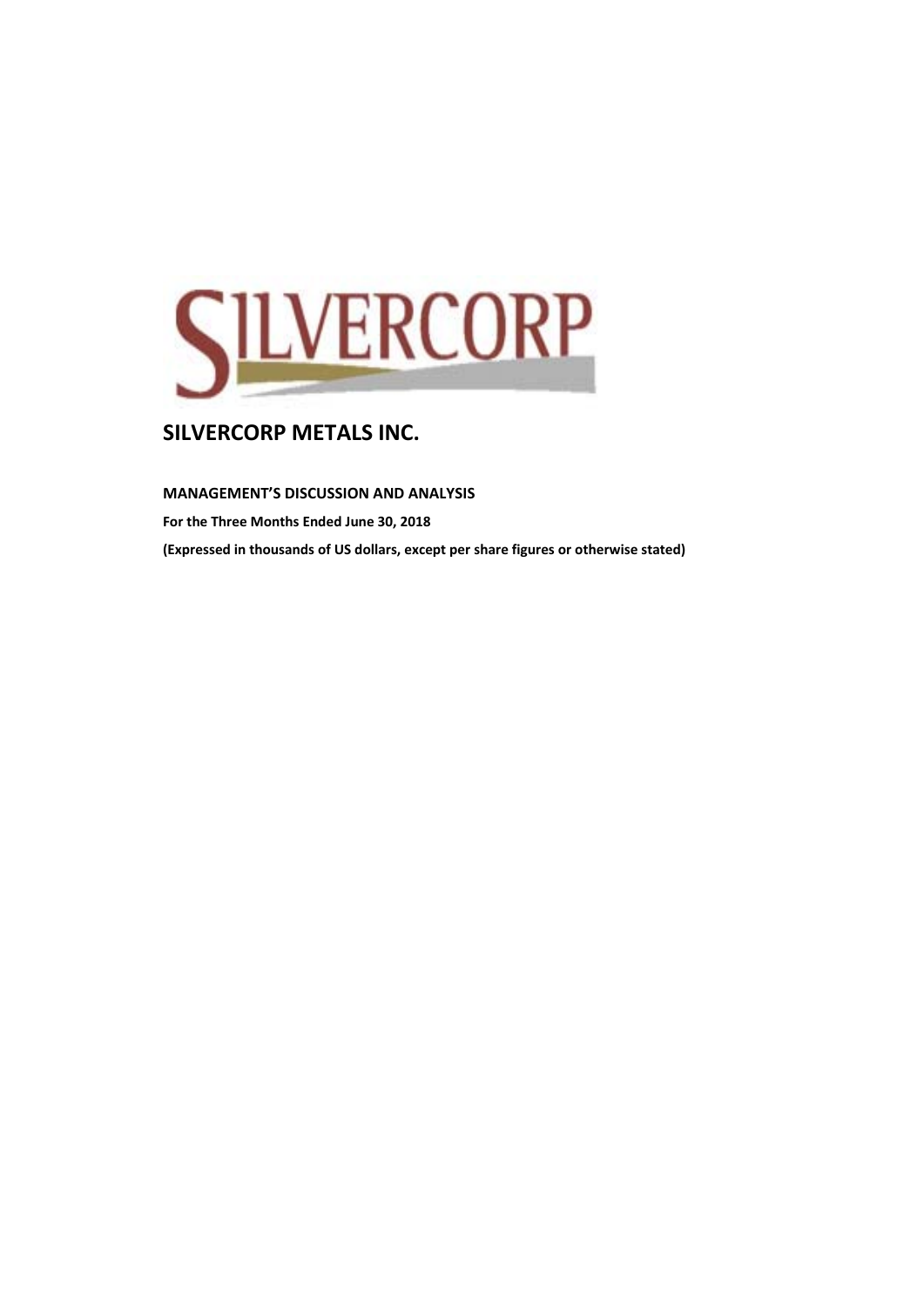# **Table of Contents**

| 1.  |  |
|-----|--|
| 2.  |  |
| З.  |  |
| 4.  |  |
| 5.  |  |
| 6.  |  |
| 7.  |  |
| 8.  |  |
| 9.  |  |
|     |  |
|     |  |
|     |  |
|     |  |
|     |  |
|     |  |
| 16. |  |
| 17. |  |
|     |  |
|     |  |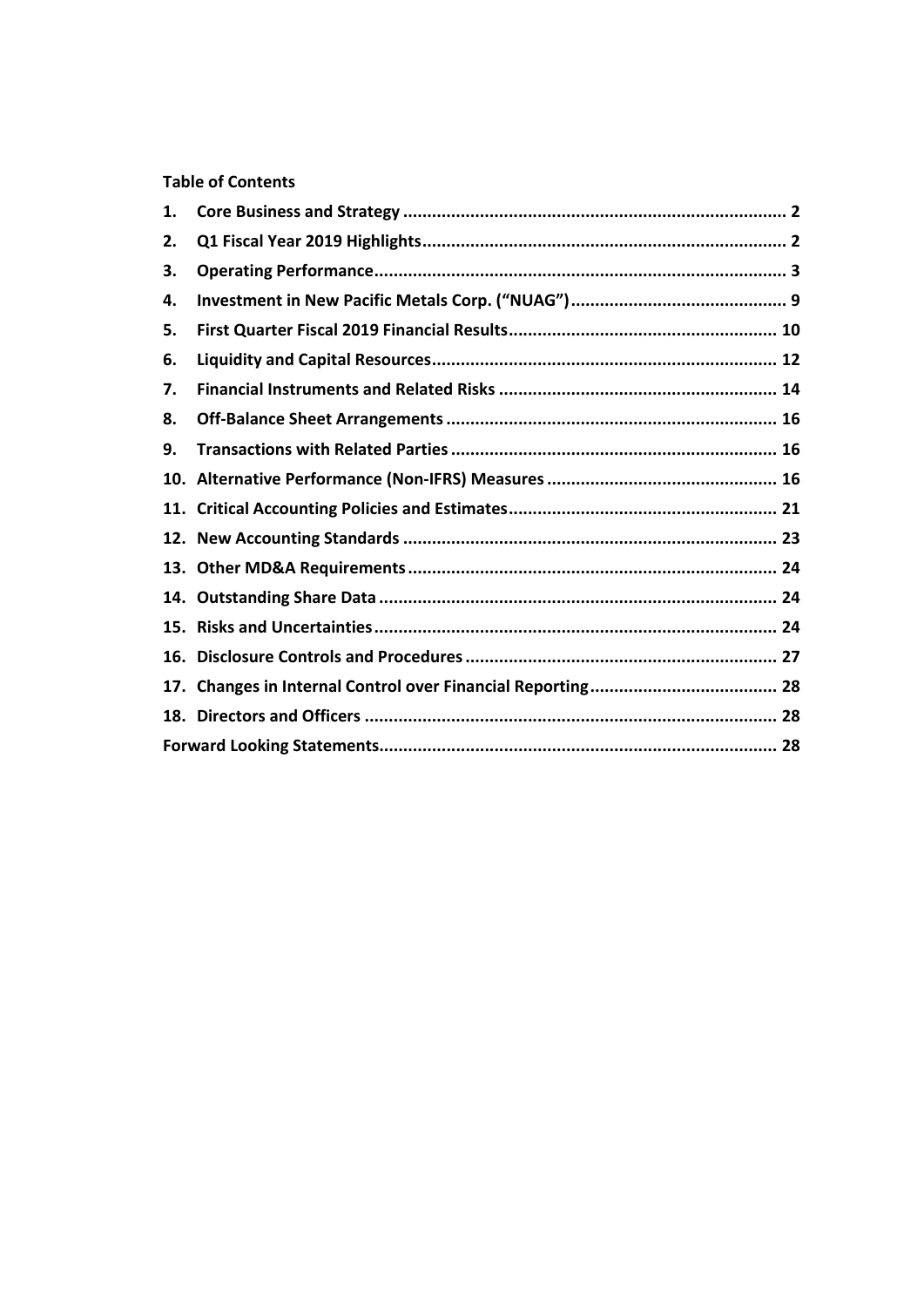#### **Management's Discussion and Analysis For the Three Months Ended June 30, 2018 (Expressed in thousands of U.S. dollars, unless otherwise stated)**

Management's Discussion and Analysis ("MD&A") is intended to help the reader understand the significant factors that have affected Silvercorp Metals Inc. and its subsidiaries' ("Silvercorp" or the "Company") performance and such factors that may affect its future performance. This MD&A should be read in conjunction with the Company's unaudited condensed consolidated financial statements for the three months ended June 30, 2018 and the related notes contained therein. In addition, the following should be read in conjunction with the audited consolidated financial statements of the Company for the year ended March 31, 2018, the related MD&A, the Annual Information Form (available on SEDAR at www.sedar.com), and the annual report on Form 40-F. The Company reports its financial position, results of operations and cash flow in accordance with International Financial Reportina Standards as issued by the International Accounting Standards Board ("IFRS"). Silvercorp's significant accounting policies are set out in Note 2 of the unaudited condensed consolidated financial statements for the three months ended June 30, 2018, as well as Note 2 to the audited consolidated financial statements for the year ended March 31, 2018. This MD&A refers to various non-IERS measures, such as total and cash cost per ounce of silver, net of by-product credits, all-in & all-in sustaining cost per ounce of silver, net of by-product credits, cash flow from operations per share, and production costs per tonne. Non-IFRS measures do not have standardized meanings under IFRS. Accordingly, non-IFRS measures should not be considered in isolation or as a substitute for measures of performance prepared in accordance with IFRS. To facilitate a better understanding of these measures as calculated by the Company, we have provided detailed descriptions and reconciliations, in section 10 of this MD&A.

This MD&A is prepared as of August 8, 2018 and expressed in thousands of U.S. dollars, except share, per share, unit cost, and production data, unless otherwise stated. Figures may not add up precisely due to rounding.

### **1. Core Business and Strategy**

Silvercorp Metals Inc. is engaged in the acquisition, exploration, development and mining of high‐grade silver-related mineral properties in China. Silvercorp is a primary silver producer in China through the operation of several silver‐lead‐zinc mines at the Ying Mining District in Henan Province, China and its GC silver‐lead‐zinc mine in Guangdong Province, China. The Company's shares are traded on the Toronto Stock Exchange and NYSE American Stock Exchange.

#### **2. Q1 Fiscal Year 2019 Highlights**

- Sales of \$45.1 million, up 14% or \$5.4 million compared to \$39.7 million in the prior year quarter;
- Net income attributable to equity shareholders of \$10.9 million, or \$0.07 per share<sup>1</sup>, an effective increase of \$4.3 million or 65% over the prior year quarter, which was \$6.6 million or \$0.04 per share after excluding a one‐time non‐cash gain on disposal of NSR, which increased the actual net income attributable to shareholders to \$10.9 million or \$0.07 per share for that period;
- Gross profit margin of 55% compared with 50% in the prior year quarter;
- Cash flow from operations of \$21.1 million, an increase of \$4.2 million or 25% compared to \$16.9 million in the prior year quarter;
- Silver, lead, and zinc metals sold amounted to approximately 1.5 million ounces silver, 14.9 million pounds lead, and 6.4 million pounds zinc, compared to 1.5 million ounces silver, 15.9 million pounds lead, and 5.0 million pounds zinc in the prior year quarter. The ending inventories of silverlead concentrate were at 5,650 tonnes (containing approximately 0.5 million ounces of silver and 6.2 million pounds of lead), an increase of 39%, compared to 4,070 tonnes of silver‐lead concentrate inventories as at March 31, 2018;
- Cash cost per ounce of silver<sup>2</sup>, net of by-product credits, of negative \$7.54, compared to negative \$3.57 in the prior year quarter;
- All-in sustaining cost per ounce of silver<sup>2</sup>, net of by-product credits, of \$0.41, compared to \$4.70 in the prior year quarter;
- Paid dividend of \$2.1 million, or \$0.0125 per share, to equity shareholders; and,

 $^1$  Earnings per share refers to basic earnings per share<br> $^2$  Non IFRS measure, please refer to section 10 for reconciliation

**Management's Discussion and Analysis Page 2**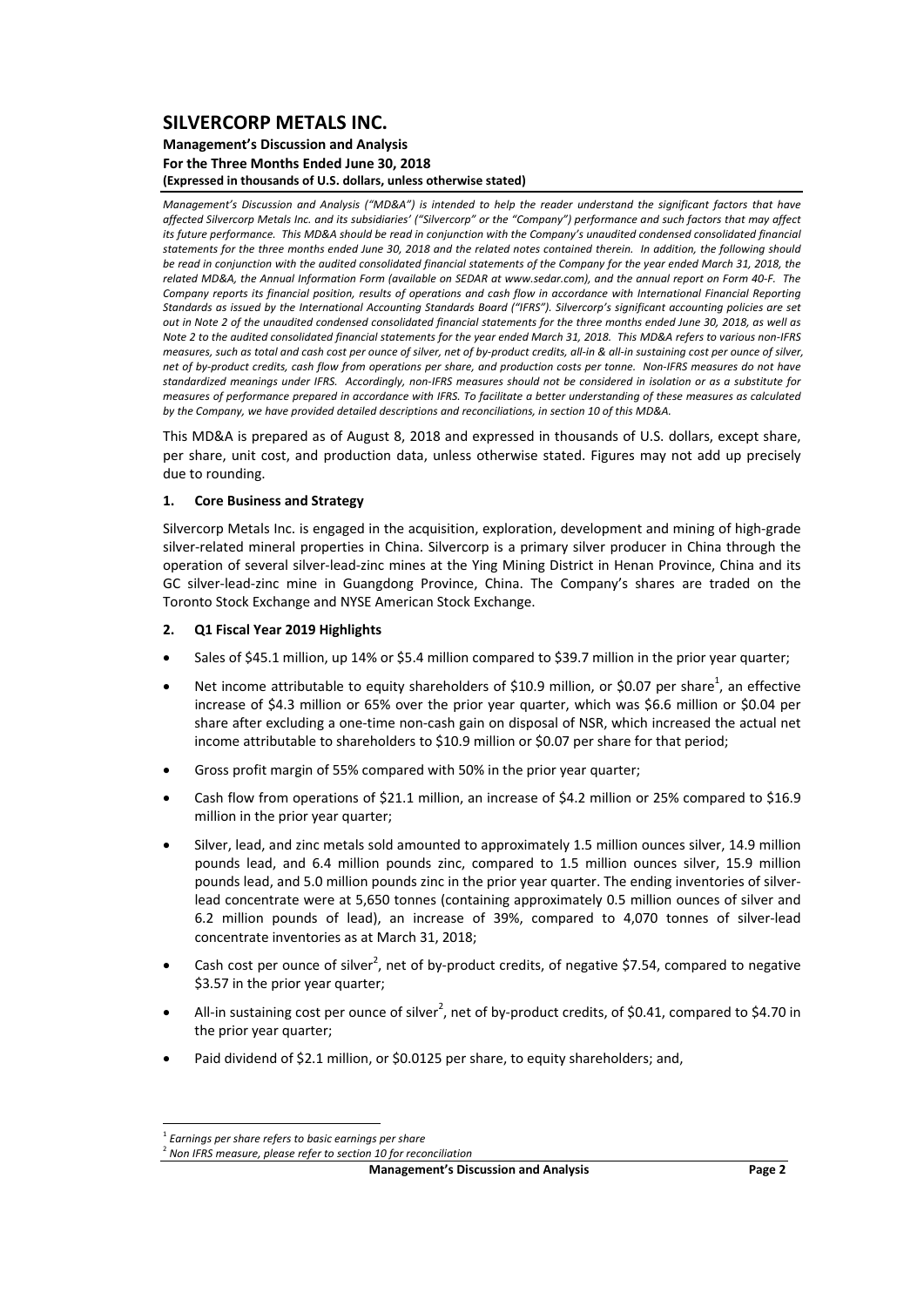**Management's Discussion and Analysis For the Three Months Ended June 30, 2018 (Expressed in thousands of U.S. dollars, unless otherwise stated)**

 Ended the quarter with \$114.8 million in cash and cash equivalents and short‐term investments, an increase of \$8.7 million or 8% compared to \$106.1 million as at March 31, 2018.

#### 3. **Operating Performance**

The following table summarize consolidated and each mining district's operational information for the three months ended June 30, 2018:

|                   |                                                                            |                       | Three months ended June 30, 2018 |                     |
|-------------------|----------------------------------------------------------------------------|-----------------------|----------------------------------|---------------------|
|                   |                                                                            | <b>Ying Mining</b>    |                                  |                     |
|                   |                                                                            | District <sup>1</sup> | GC <sup>2</sup>                  | <b>Consolidated</b> |
|                   | <b>Production Data</b>                                                     |                       |                                  |                     |
|                   | <b>Mine Data</b>                                                           |                       |                                  |                     |
|                   | Ore Mined (tonne)                                                          | 156,730               | 79,967                           | 236,697             |
|                   | Ore Milled (tonne)                                                         | 155,929               | 81,811                           | 237,740             |
| $\ddot{}$         | Mining cost per tonne of ore mined (\$)                                    | 89.57                 | 44.62                            | 74.39               |
|                   | Cash mining cost per tonne of ore mined (\$)                               | 63.49                 | 36.78                            | 54.47               |
|                   | Non cash mining cost per tonne of ore mined (\$)                           | 26.08                 | 7.84                             | 19.92               |
|                   | Unit shipping costs(\$)                                                    | 4.31                  | $\overline{a}$                   | 2.85                |
|                   | Milling cost per tonne of ore milled (\$)                                  | 12.60                 | 17.14                            | 14.16               |
|                   | Cash milling cost per tonne of ore milled (\$)                             | 10.30                 | 14.46                            | 11.73               |
|                   | Non cash milling cost per tonne of ore milled (\$)                         | 2.30                  | 2.68                             | 2.43                |
|                   | <b>Average Production Cost</b>                                             |                       |                                  |                     |
|                   | Silver (\$ per ounce)                                                      | 5.42                  | 5.65                             | 5.71                |
|                   | Gold (\$ per ounce)                                                        | 383                   |                                  | 417                 |
|                   | Lead (\$ per pound)                                                        | 0.44                  | 0.65                             | 0.48                |
|                   | Zinc (\$ per pound)                                                        | 0.46                  | 0.66                             | 0.49                |
|                   | Other (\$ per pound)                                                       | 0.48                  |                                  | 0.02                |
| $\ddot{}$         | Total production cost per ounce of Silver, net of by-product credits (\$)  | (3.26)                | (13.28)                          | (4.29)              |
| $\ddot{}$         | Total cash cost per ounce of Silver, net of by-product credits (\$)        | (6.25)                | (18.81)                          | (7.54)              |
| $\ddot{}$         | All-in sustaining cost per ounce of Silver, net of by-product credits (\$) | (0.28)                | (11.36)                          | 0.41                |
| $\ddot{}$         | All-in cost per ounce of Silver, net of by-product credits (\$)            | 0.81                  | (11.36)                          | 1.55                |
|                   | <b>Recovery Rates</b>                                                      |                       |                                  |                     |
|                   | Silver (%)                                                                 | 96.0                  | 75.3                             | 93.4                |
|                   | Lead $(\%)$                                                                | 96.3                  | 87.1                             | 95.1                |
|                   | Zinc (%)                                                                   | 54.5                  | 84.8                             | 72.3                |
|                   | <b>Head Grades</b>                                                         |                       |                                  |                     |
|                   | Silver (gram/tonne)                                                        | 323                   | 87                               | 242                 |
|                   | Lead $(\%)$                                                                | 4.5                   | 1.3                              | 3.4                 |
|                   | Zinc (%)                                                                   | 1.1                   | 2.9                              | 1.7                 |
|                   | Concentrate in stock                                                       |                       |                                  |                     |
|                   | Lead concentrate (tonne)                                                   | 5,250                 | 400                              | 5,650               |
|                   | Zinc concentate (tonne)                                                    | 200                   | 180                              | 380                 |
| <b>Sales Data</b> |                                                                            |                       |                                  |                     |
|                   | <b>Metal Sales</b>                                                         |                       |                                  |                     |
|                   | Silver (in thousands of ounces)                                            | 1,313                 | 150                              | 1,463               |
|                   | Gold (in thousands of ounces)                                              | 0.7                   |                                  | 0.7                 |
|                   | Lead (in thousands of pounds)                                              | 13,313                | 1,583                            | 14,896              |
|                   | Zinc (in thousands of pounds)                                              | 2,133                 | 4,244                            | 6,377               |
|                   | Other (in thousands of pounds)                                             | 108                   | 3,794                            | 3,902               |
|                   | <b>Metal Sales</b>                                                         |                       |                                  |                     |
|                   | Silver (in thousands of \$)                                                | 18,350                | 1,473                            | 19,823              |
|                   | Gold (in thousands of \$)                                                  | 692                   |                                  | 692                 |
|                   | Lead (in thousands of \$)                                                  | 15,275                | 1,776                            | 17,051              |
|                   | Zinc (in thousands of \$)                                                  | 2,516                 | 4,896                            | 7,412               |
|                   | Other (in thousands of \$)                                                 | 134                   | 13                               | 147<br>45,125       |
|                   | Average Selling Price, Net of Value Added Tax and Smelter Charges          | 36,967                | 8,158                            |                     |
|                   | Silver (\$ per ounce)                                                      | 13.98                 | 9.82                             | 13.55               |
|                   | Gold (\$ per ounce)                                                        | 989                   |                                  | 989                 |
|                   | Lead (\$ per pound)                                                        | 1.15                  | 1.12                             | 1.14                |
|                   | Zinc (\$ per pound)                                                        | 1.18                  | 1.15                             | 1.16                |
|                   |                                                                            |                       |                                  |                     |

1 Ying Mining District includes mines: SGX, TLP, HPG,LM, BCG and HZG.

2 GC Silver recovery rate consists of 49.6% from lead concentrates and 25.7% from zinc concentrates.

2 GC Silversold in zinc concentrates is subjected to highersmelter and refining charges which lowers the net silverselling price.

+ Non‐IFRS measures, see section 10 for reconciliation

**Management's Discussion and Analysis Page 3**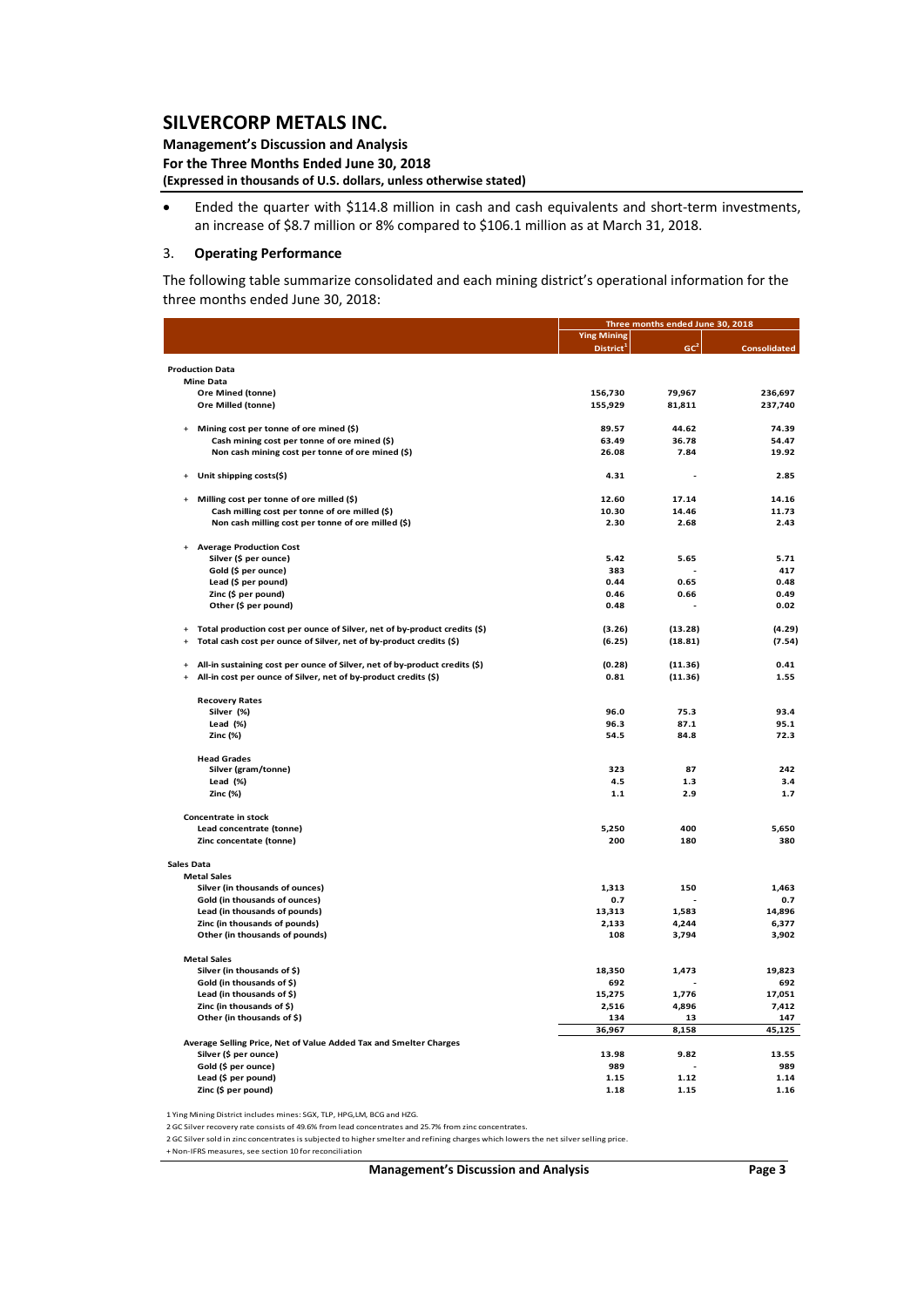### **Management's Discussion and Analysis**

### **For the Three Months Ended June 30, 2018**

# **(Expressed in thousands of U.S. dollars, unless otherwise stated)**

The following table summarizes consolidated and each mining district's operational information for the three months ended June 30, 2017:

|            |                                                                             |                       | Three months ended June 30, 2017 |                     |
|------------|-----------------------------------------------------------------------------|-----------------------|----------------------------------|---------------------|
|            |                                                                             | <b>Ying Mining</b>    |                                  |                     |
|            |                                                                             | District <sup>1</sup> | GC <sup>2</sup>                  | <b>Consolidated</b> |
|            | <b>Production Data</b>                                                      |                       |                                  |                     |
|            | <b>Mine Data</b>                                                            |                       |                                  |                     |
|            | Ore Mined (tonne)                                                           | 160,408               | 64,865                           | 225,273             |
|            | Ore Milled (tonne)                                                          | 164,959               | 65,944                           | 230,903             |
| $\ddot{}$  | Mining cost per tonne of ore mined (\$)                                     | 76.67                 | 46.99                            | 68.12               |
|            | Cash mining cost per tonne of ore mined (\$)                                | 54.78                 | 39.20                            | 50.29               |
|            | Non cash mining cost per tonne of ore mined (\$)                            | 21.89                 | 7.79                             | 17.83               |
| $\ddot{}$  | Unit shipping costs(\$)                                                     | 4.08                  |                                  | 2.87                |
| $\ddot{}$  | Milling costs per tonne of ore milled (\$)                                  | 10.10                 | 19.85                            | 12.88               |
|            | Cash milling costs per tonne of ore milled (\$)                             | 8.07                  | 16.73                            | 10.54               |
|            | Non cash milling costs per tonne of ore milled (\$)                         | 2.03                  | 3.12                             | 2.34                |
|            | <b>Average Production Costs</b>                                             |                       |                                  |                     |
|            | Silver (\$ per ounce)                                                       | 5.74                  | 7.03                             | 6.24                |
|            | Gold (\$ per ounce)                                                         | 445                   |                                  | 499                 |
|            | Lead (\$ per pound)                                                         | 0.35                  | 0.56                             | 0.40                |
|            | Zinc (\$ per pound)                                                         | 0.41                  | 0.62                             | 0.44                |
|            | Other (\$ per pound)                                                        | 0.34                  | 0.02                             | 0.02                |
| $\ddot{}$  | Total production costs per ounce of Silver, net of by-product credits (\$)  | (0.23)                | (3.33)                           | (0.62)              |
| $\ddot{}$  | Total cash costs per ounce of Silver, net of by-product credits (\$)        | (2.97)                | (7.80)                           | (3.57)              |
| $\ddot{}$  | All-in sustaining costs per ounce of Silver, net of by-product credits (\$) | 3.66                  | (2.48)                           | 4.70                |
| $+$        | All-in costs per ounce of Silver, net of by-product credits (\$)            | 3.96                  | 0.51                             | 5.33                |
|            |                                                                             |                       |                                  |                     |
|            | <b>Recovery Rates</b><br>Silver (%)                                         | 95.8                  | 81.2                             | 94.1                |
|            | Lead (%)                                                                    | 96.3                  | 88.8                             | 95.4                |
|            | Zinc (%)                                                                    | 45.8                  | 80.9                             | 66.2                |
|            | <b>Head Grades</b>                                                          |                       |                                  |                     |
|            | Silver (gram/tonne)                                                         | 304                   | 98                               | 245                 |
|            | Lead (%)                                                                    | 4.6                   | 1.6                              | 3.7                 |
|            | Zinc (%)                                                                    | 0.8                   | 2.7                              | 1.3                 |
|            | Concentrate in stock                                                        |                       |                                  |                     |
|            | Lead concentrate (tonne)                                                    | 4,050                 | 61                               | 4,111               |
|            | Zinc concentate (tonne)                                                     | 980                   | 237                              | 1,217               |
| Sales Data |                                                                             |                       |                                  |                     |
|            | <b>Metal Sales</b>                                                          |                       |                                  |                     |
|            | Silver (in thousands of ounces)                                             | 1,324                 | 189                              | 1,513               |
|            | Gold (in thousands of ounces)                                               | 0.9                   |                                  | 0.9                 |
|            | Lead (in thousands of pounds)                                               | 13,765                | 2,147                            | 15,912              |
|            | Zinc (in thousands of pounds)                                               | 755                   | 4,244                            | 4,999               |
|            | Other (in thousands of pounds)                                              | 254                   | 7,902                            | 8,156               |
|            | <b>Metal Sales</b>                                                          |                       |                                  |                     |
|            | Silver (in thousands of \$)                                                 | 18,204                | 1,979                            | 20,183              |
|            | Gold (in thousands of \$)                                                   | 959                   |                                  | 959                 |
|            | Lead (in thousands of \$)                                                   | 11,647                | 1,801                            | 13,448              |
|            | Zinc (in thousands of \$)                                                   | 739                   | 3,942                            | 4,681               |
|            | Other (in thousands of \$)                                                  | 208<br>31,757         | 218<br>7,940                     | 426<br>39,697       |
|            | Average Selling Price, Net of Value Added Tax and Smelter Charges           |                       |                                  |                     |
|            | Silver (\$ per ounce)                                                       | 13.75                 | 10.47                            | 13.34               |
|            | Gold (\$ per ounce)                                                         | 1,066                 |                                  | 1,066               |
|            | Lead (\$ per pound)                                                         | 0.85                  | 0.84                             | 0.85                |
|            | Zinc (\$ per pound)                                                         | 0.98                  | 0.93                             | 0.94                |

1 Ying Mining District includes mines: SGX, TLP, HPG,LM, BCG and HZG.

2 GC Silver recovery rate consists of 60.5% from lead concentrates and 20.8% from zinc concentrates.

2 GC Silver sold in zinc concentrates is subjected to higher smelter and refining charges which lowers the net silver selling price.

+ Non-IFRS measures, see section 10 for reconciliation

**Management's Discussion and Analysis Page 4**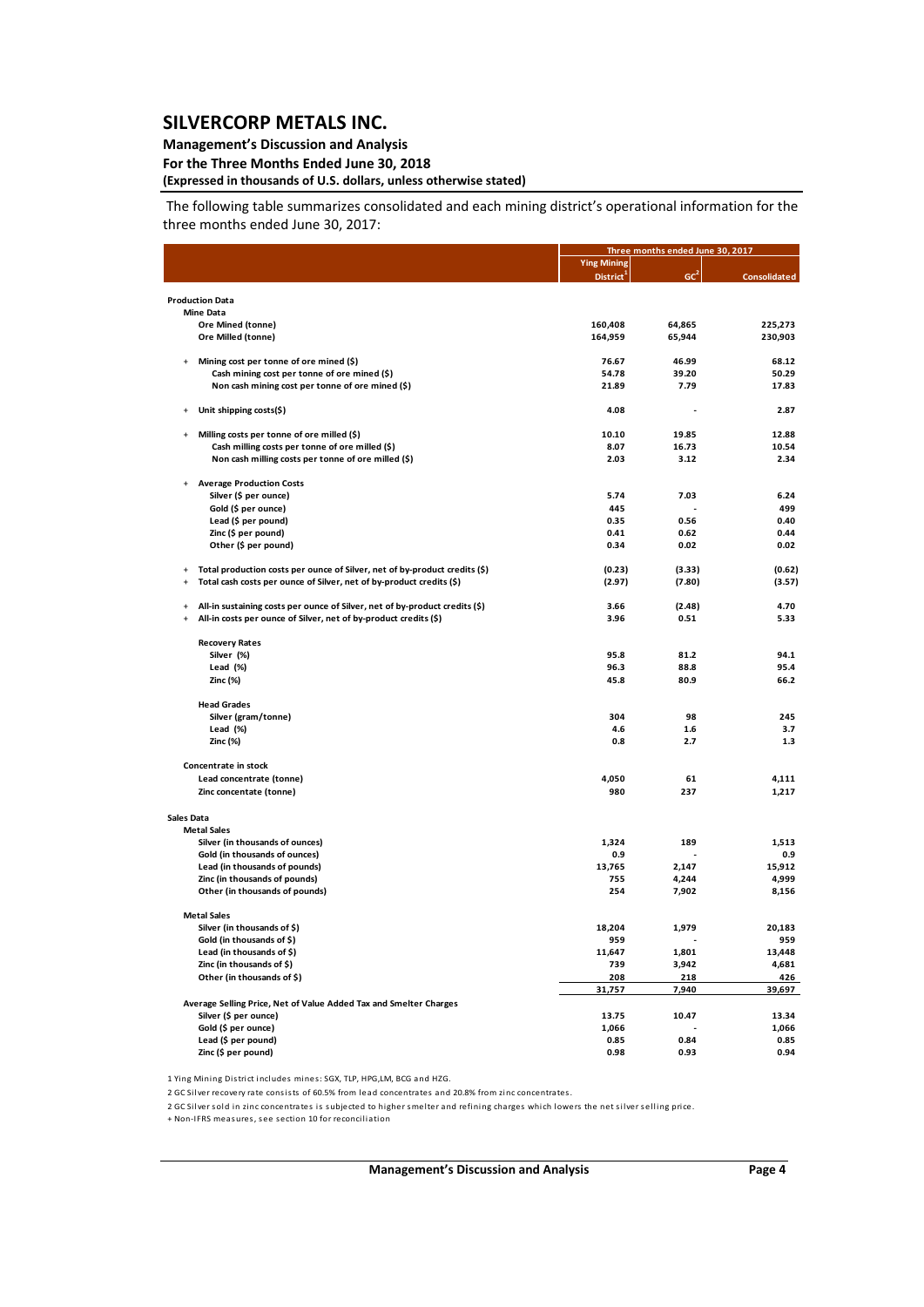#### **Management's Discussion and Analysis For the Three Months Ended June 30, 2018 (Expressed in thousands of U.S. dollars, unless otherwise stated)**

#### (a) Mine and Milling Production

For the three months ended June 30, 2018 ("Q1 Fiscal 2019"), on a consolidated basis, the Company mined 236,697 tonnes of ore, an increase of 5% compared to 225,273 tonnes in the three months ended June 30, 2017 ("Q1 Fiscal 2018"). The increase in ore mined was mainly due to an increase of 23% or 15,102 tonnes at the GC Mine, offset by a decrease of 2% or 3,678 tonnes at the Ying Mining District. Ore milled were 237,740 tonnes, up by 3% compared to 230,903 tonnes of ore milled in Q1 Fiscal 2018.

#### (b) Metal Sales

In Q1 Fiscal 2019, the Company sold 1.5 million ounces of silver, 700 ounces of gold, 14.9 million pounds of lead, and 6.4 million pounds of zinc, compared to 1.5 million ounces of silver, 900 ounces of gold, 15.9 million pounds of lead, and 5.0 million pounds of zinc, respectively, in Q1 Fiscal 2018. As at June 30, 2018, inventories of silver‐lead concentrate were 5,650 tonnes (containing approximately 0.5 million ounces of silver and 6.2 million pounds of lead), an increase of 39% and 37%, respectively, compared to 4,070 tonnes and 4,111 tonnes of silver‐lead concentrate inventories as at March 31, 2018 and June 30, 2017, respectively.

(c) Mining and Milling Costs $<sup>1</sup>$ </sup>

In Q1 Fiscal 2019, the consolidated total mining costs and cash mining costs were \$74.39 and \$54.47 per tonne, up 9% and 8% compared to \$68.12 and \$50.29 per tonne, respectively, in Q1 Fiscal 2018, but below the annual guidance announced by the Company in February 2018. The increase in cash mining costs was mainly due to i) a \$0.3 million increase in mining contractor costs as ore mined by the resuing mining method increased by 8%, ii) a \$0.4 million increase in mining preparation costs resulting from more underground drilling and preparation tunnelling expensed in the current quarter, iii) a \$0.4 million increase in raw material supply costs, and iv) a \$0.3 million increase in mining labour costs.

The consolidated total milling costs and cash milling costs in Q1 Fiscal 2019 were \$14.16 and \$11.73 per tonne, compared to \$12.88 and \$10.54 per tonne, respectively, in Q1 Fiscal 2018. The increase in cash milling costs was mainly due to a \$0.2 million increase in raw material supply costs.

Correspondingly, the consolidated cash production costs per tonne of ore processed in Q1 Fiscal 2019 increased by 8% to \$69.05 from \$63.70 in the prior year quarter, but below the annual guidance provided by the Company in February 2018.

(d) Total and Cash Cost per Ounce of Silver, Net of By‐Product Credits

In Q1 Fiscal 2019, the consolidated total production costs and cash costs per ounce of silver, net of byproduct credits, were negative \$4.29 and negative \$7.54 compared to negative \$0.62 and negative \$3.57 respectively, in the prior year quarter. The overall improvement in cash cost per ounce of silver, net of by‐product credits, is mainly due to a 30% increase in by‐product credits, mainly arising from a 34% and 23% increase in lead and zinc net realized selling prices. Sales from lead and zinc accounted for 54% of the total sales and amounted to \$24.5 million, an increase of \$6.4 million, compared to \$18.1 million in the prior year quarter.

(e) All‐in Sustaining Cost per Ounce of Silver, Net of By‐Product Credits

In Q1 Fiscal 2019, the consolidated all-in sustaining cost per ounce of silver, net of by-product credits, is \$0.41 compared to \$4.70 in Q1 Fiscal 2018. The improvement was mainly due to the increase of byproduct credits as discussed above.

*<sup>1</sup> Non IFRS measure, please refer to section 10 for reconciliation*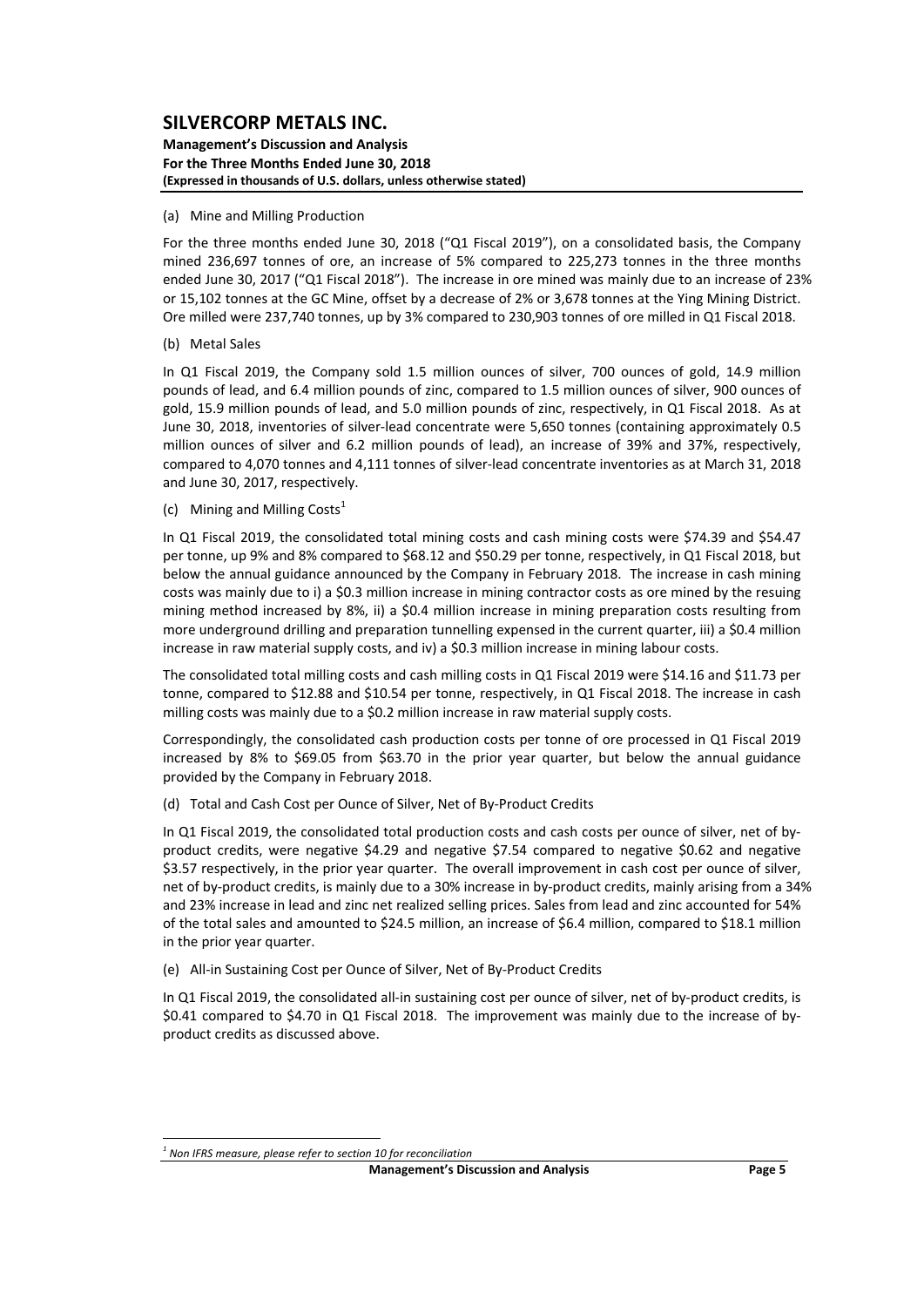#### **Management's Discussion and Analysis For the Three Months Ended June 30, 2018 (Expressed in thousands of U.S. dollars, unless otherwise stated)**

#### (f) Operation Review

### *(i) Ying Mining District*

The Ying Mining District consists of several mines, including SGX, HPG, TLP, LM, PCG, and HZG mines, and is the Company's primary source of production.

The operational results at the Ying Mining District for the past five quarters are summarized in the table below:

| <b>Operational results - Ying Mining District</b> |               |                |                   |                           |               |
|---------------------------------------------------|---------------|----------------|-------------------|---------------------------|---------------|
|                                                   | Q1 2019       | Q4 2018        | Q3 2018           | Q2 2018                   | Q1 2018       |
|                                                   | June 30, 2018 | March 31, 2018 | December 31, 2017 | <b>September 30, 2017</b> | June 30, 2017 |
| Ore Mined (tonne)                                 | 156,730       | 113,820        | 166,619           | 173,294                   | 160,408       |
| Ore Milled (tonne)                                | 155,929       | 112,285        | 167,543           | 173,946                   | 164,959       |
| <b>Head Grades</b>                                |               |                |                   |                           |               |
| Silver (gram/tonne)                               | 323           | 309            | 315               | 294                       | 304           |
| Lead $(\%)$                                       | 4.5           | 4.3            | 4.5               | 4.3                       | 4.6           |
| <b>Zinc (%)</b>                                   | $1.1$         | 1.0            | 1.0               | 0.8                       | 0.8           |
| <b>Recoveries</b>                                 |               |                |                   |                           |               |
| Silver (%)                                        | 96.0          | 95.9           | 95.8              | 95.6                      | 95.8          |
| Lead $(\%)$                                       | 96.3          | 96.5           | 96.4              | 96.2                      | 96.3          |
| <b>Zinc (%)</b>                                   | 54.5          | 54.5           | 57.3              | 50.7                      | 45.8          |
| <b>Metal Sales</b>                                |               |                |                   |                           |               |
| Silver (in thousands of ounce)                    | 1,313         | 1,319          | 1,322             | 1,472                     | 1,324         |
| Gold (in thousands of ounce)                      | 0.7           | 0.7            | 0.7               | 0.8                       | 0.9           |
| Lead (in thousands of pound)                      | 13,313        | 12,649         | 13,487            | 15,279                    | 13,765        |
| Zinc (in thousands of pound)                      | 2,133         | 1,106          | 2,006             | 2,269                     | 755           |
| Cash mining costs (\$ per tonne)                  | 63.49         | 65.88          | 66.71             | 59.67                     | 54.78         |
| Total mining costs (\$ per tonne)                 | 89.57         | 92.81          | 90.12             | 81.20                     | 76.67         |
| Cash milling costs (\$ per tonne)                 | 10.30         | 12.59          | 9.84              | 8.50                      | 8.07          |
| Total milling costs (\$ per tonne)                | 12.60         | 15.80          | 11.87             | 10.45                     | 10.10         |
| Cash production costs (\$ per tonne)              | 78.10         | 82.84          | 80.60             | 71.85                     | 66.93         |
|                                                   |               |                |                   |                           |               |
| Cash costs per ounce of silver (\$)               | (6.25)        | (3.41)         | (4.53)            | (4.27)                    | (2.97)        |
| All-in sustaining costs per ounce of              |               |                |                   |                           |               |
| silver (\$)                                       | (0.28)        | 1.39           | 2.13              | 1.08                      | 3.66          |

In Q1 Fiscal 2019, the total ore mined at the Ying Mining District was 156,730 tonnes, a decrease of 2%, compared to 160,408 tonnes mined in the prior year quarter. The decrease was mainly due to a tailings lake incident reported on April 16, 2018 resulting in the operating activities at the Ying Mining District being interrupted for more than fifteen days.

Head grades were 323 grams per ton ("g/t") for silver, 4.5% for lead, and 1.1% for zinc, compared to 304 g/t for silver, 4.6% for lead and 0.8% for zinc in the prior year quarter. The Company continues to achieve improvements in dilution control using its "Enterprise Blog" to assist and manage daily operations and the higher grade justified more use of the resuing mining method.

In Q1 Fiscal 2019, the Ying Mining District sold approximately 1.3 million ounces silver, 13.3 million pounds lead, and 2.1 million pounds zinc, compared to 1.3 million ounces silver, 13.8 million pounds lead, and 0.8 million pounds of zinc in the prior year quarter.

As at June 30, 2018, silver‐lead concentrate inventories at the Ying Mining District were 5,250 tonnes containing approximately 0.5 million ounces of silver and 6.0 million pounds of lead, an increase of 30% compared to 4,050 tonnes silver‐lead concentrate inventories as at March 31, 2018 and June 30, 2017.

Total and cash mining costs per tonne at the Ying Mining District in Q1 Fiscal 2019 were \$89.57 and \$63.49 per tonne, respectively, compared to \$76.67 and \$54.78 per tonne in the prior year quarter. The increase in cash mining costs was mainly due to i) a \$0.3 million increase in mining contractor costs as ore mined by the resuing mining method increased by 8%, ii) a \$0.1 million increase in mining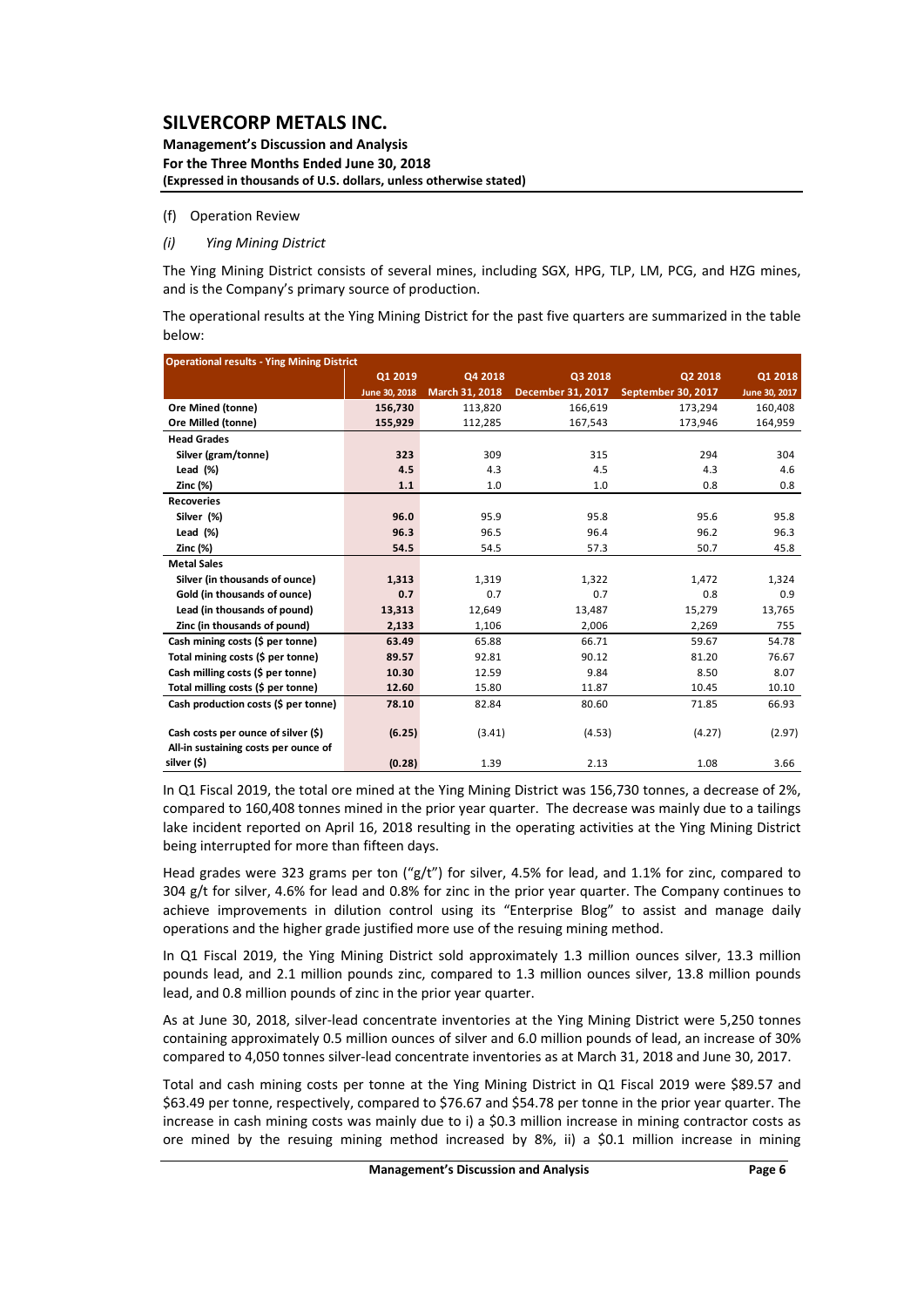#### **Management's Discussion and Analysis For the Three Months Ended June 30, 2018 (Expressed in thousands of U.S. dollars, unless otherwise stated)**

preparation costs mainly resulting from 4% more preparation tunnelling expensed, iii) a \$0.4 million increase in raw material supply costs, and iv) a \$0.2 million increase in mining labor costs.

Total and cash milling costs per tonne at the Ying Mining District in Q1 Fiscal 2019 were \$12.60 and \$10.30, compared to \$10.10 and \$8.07 in Q1 Fiscal 2018. The increase in cash milling costs was mainly due to i) a \$0.1 million increase in labour costs, ii) a \$0.1 million increase in raw material costs, and iii) higher per tonne fixed costs allocation resulting from lower ore milled and the leakage incident.

Correspondingly, cash production cost per tonne of ore processed in Q1 Fiscal 2019 at the Ying Mining District was \$78.10, compared to \$66.93 in the prior year quarter.

Cash cost per ounce of silver, net of by‐product credits, in Q1 Fiscal 2019 at the Ying Mining District, was negative \$6.25 compared to negative \$2.97 in the prior year quarter. The improvement was mainly due to a \$5.1 million or 37% increase in by-product credits offset by the increase in the per tonne cash production costs as discussed above.

All in sustaining costs per ounce of silver, net of by‐product credits, in Q1 Fiscal 2019 at the Ying Mining District was negative \$0.28 compared to \$3.66 in the prior year quarter. The improvement was mainly due to lower cash cost per ounce of silver as discussed above.

In Q1 Fiscal 2019, approximately 26,849 metres or \$0.6 million worth of underground diamond drilling (Q1 Fiscal 2018 – 31,064 metres or \$0.7 million) and 5,541 metres or \$1.6 million worth of preparation tunnelling (Q1 Fiscal 2018 – 5,337 metres or \$1.4 million) were completed and expensed as mining preparation costs at the Ying Mining District. In addition, approximately 16,928 metres or \$6.0 million worth of horizontal tunnel, raises, ramps and declines (Q1 Fiscal 2018 – 18,890 metres or \$5.2 million) were completed and capitalized.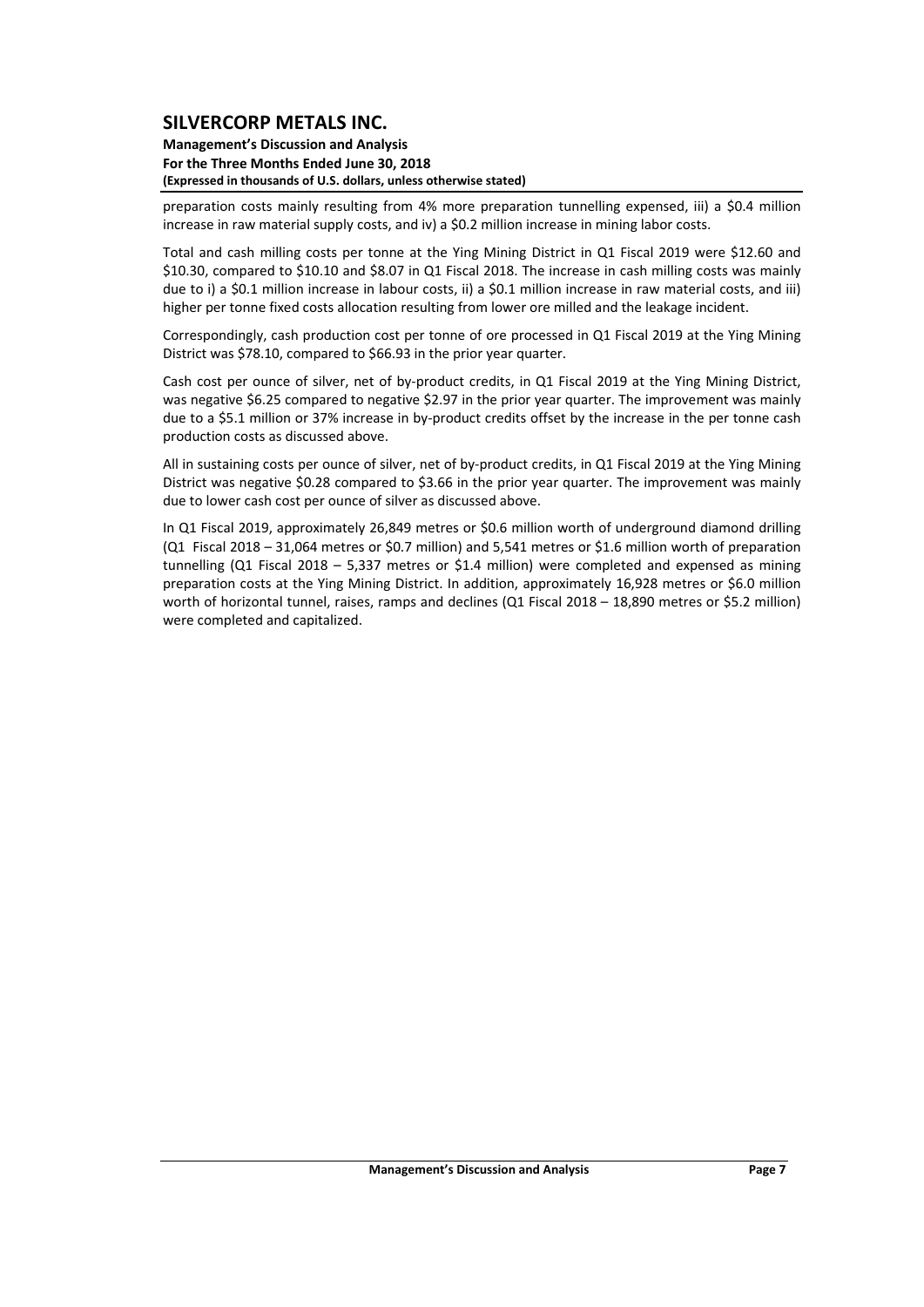#### **Management's Discussion and Analysis For the Three Months Ended June 30, 2018 (Expressed in thousands of U.S. dollars, unless otherwise stated)**

#### *(ii) GC Mine*

The operational results at the GC Mine for the past five quarters are summarized in the table below:

| <b>Operational results - GC Mine</b>            | Q1 2019       | Q4 2018 | Q3 2018                          | Q2 2018            | Q1 2018       |
|-------------------------------------------------|---------------|---------|----------------------------------|--------------------|---------------|
|                                                 | June 30, 2018 |         | March 31, 2018 December 31, 2017 | September 30, 2017 | June 30, 2017 |
| Ore Mined (tonne)                               | 79,967        | 29,442  | 85,665                           | 65,812             | 64,865        |
| Ore Milled (tonne)                              | 81,811        | 26,252  | 88,494                           | 63,648             | 65,944        |
| <b>Head Grades</b>                              |               |         |                                  |                    |               |
| Silver (gram/tonne)                             | 87            | 96      | 97                               | 102                | 98            |
| Lead $(\%)$                                     | 1.3           | 1.3     | 1.4                              | 1.4                | 1.6           |
| Zinc (%)                                        | 2.9           | 2.9     | 2.8                              | 2.8                | 2.7           |
| <b>Recovery Rates</b>                           |               |         |                                  |                    |               |
| Silver (%)                                      | 75.3          | 76.3    | 73.6                             | 74.4               | 81.2          |
| Lead $(\%)$                                     | 87.1          | 87.5    | 83.9                             | 82.8               | 88.8          |
| Zinc (%)                                        | 84.8          | 85.7    | 81.3                             | 81.6               | 80.9          |
| <b>Metal Sales</b>                              |               |         |                                  |                    |               |
| Silver (in thousands of ounce)                  | 150           | 63      | 196                              | 155                | 189           |
| Lead (in thousands of pound)                    | 1,583         | 688     | 2,263                            | 1,656              | 2,147         |
| Zinc (in thousands of pound)                    | 4,244         | 1,479   | 4,399                            | 3,311              | 4,244         |
| Cash mining cost (\$ per tonne)                 | 36.78         | 45.92   | 35.48                            | 34.60              | 39.20         |
| Total mining cost (\$ per tonne)                | 44.62         | 57.47   | 43.10                            | 42.62              | 46.99         |
| Cash milling cost (\$ per tonne)                | 14.46         | 25.07   | 14.09                            | 14.63              | 16.73         |
| Total milling cost (\$ per tonne)               | 17.14         | 33.41   | 16.45                            | 17.90              | 19.85         |
| Cash production cost (\$ per tonne)             | 51.24         | 70.99   | 49.57                            | 49.23              | 55.93         |
|                                                 |               |         |                                  |                    |               |
| Cash cost per ounce of silver (\$)              | (18.81)       | (13.95) | (15.34)                          | (13.56)            | (7.80)        |
| All-in sustaining cost per ounce of silver (\$) | (11.36)       | (4.57)  | (4.52)                           | (3.77)             | (2.48)        |

In Q1 Fiscal 2019, the total ore mined at the GC Mine was 79,967 tonnes, an increase of 23% compared to 64,865 tonnes mined in the prior year quarter, while ore milled increased by 24% to 81,811 tonnes from 65,944 tonnes in the prior year quarter. Head grades were 87 g/t for silver, 1.3% for lead, and 2.9% for zinc compared to 98 g/t for silver, 1.6% for lead, and 2.7% for zinc in the prior year quarter.

In Q1 Fiscal 2019, GC Mine sold approximately 150 thousand ounces of silver, 1.6 million pounds of lead, and 4.2 million pounds of zinc, compared to 189 thousand ounces of silver, 2.1 million pounds of lead, and 4.2 million pounds of zinc sold in the prior year quarter.

Total and cash mining costs per tonne at the GC Mine in Q1 Fiscal 2019 were \$44.62 and \$36.78 per tonne, a decrease of 5% and 6% respectively, compared to \$46.99 and \$39.20 per tonne in Q1 Fiscal 2018. Total and cash milling costs per tonne at the GC Mine in Q1 Fiscal 2019 were \$17.14 and \$14.46, compared to \$19.85 and \$16.73, respectively, in Q1 Fiscal 2018.The decrease in cash mining costs and cash milling costs was mainly due to lower per tonne fixed costs allocation resulting from the increase in ore mined and milled.

The cash production cost per tonne of ore processed in Q1 Fiscal 2019 at the GC Mine was \$51.24, a decrease of 8% compared to \$55.93 in the prior year quarter.

Cash costs per ounce of silver, net of by‐product credits, at the GC Mine, was negative \$18.81 compared to negative \$7.80 in the prior year quarter. The improvement was mainly due to the 8% improvement in cash production costs per tonne as discussed above and an increase of \$0.7 million byproduct credits at the GC Mine.

All in sustaining costs per ounce of silver, net of by‐product credits, in Q1 Fiscal 2019 at the GC Mine was negative \$11.36 compared to negative \$2.48 in the prior year quarter, and the improvement was mainly due to the improvement in the cash costs, per ounce of silver, net of by-product credits as discussed above.

In Q1 Fiscal 2019, approximately 7,999 metres or \$0.4 million worth of underground diamond drilling (Q1 Fiscal 2018 – 4,972 metres or \$0.3 million) and 5,241 metres or \$1.6 million worth of tunnelling (Q1 Fiscal 2018 – 5,292 metres or \$1.3 million) were completed and expensed as mining preparation costs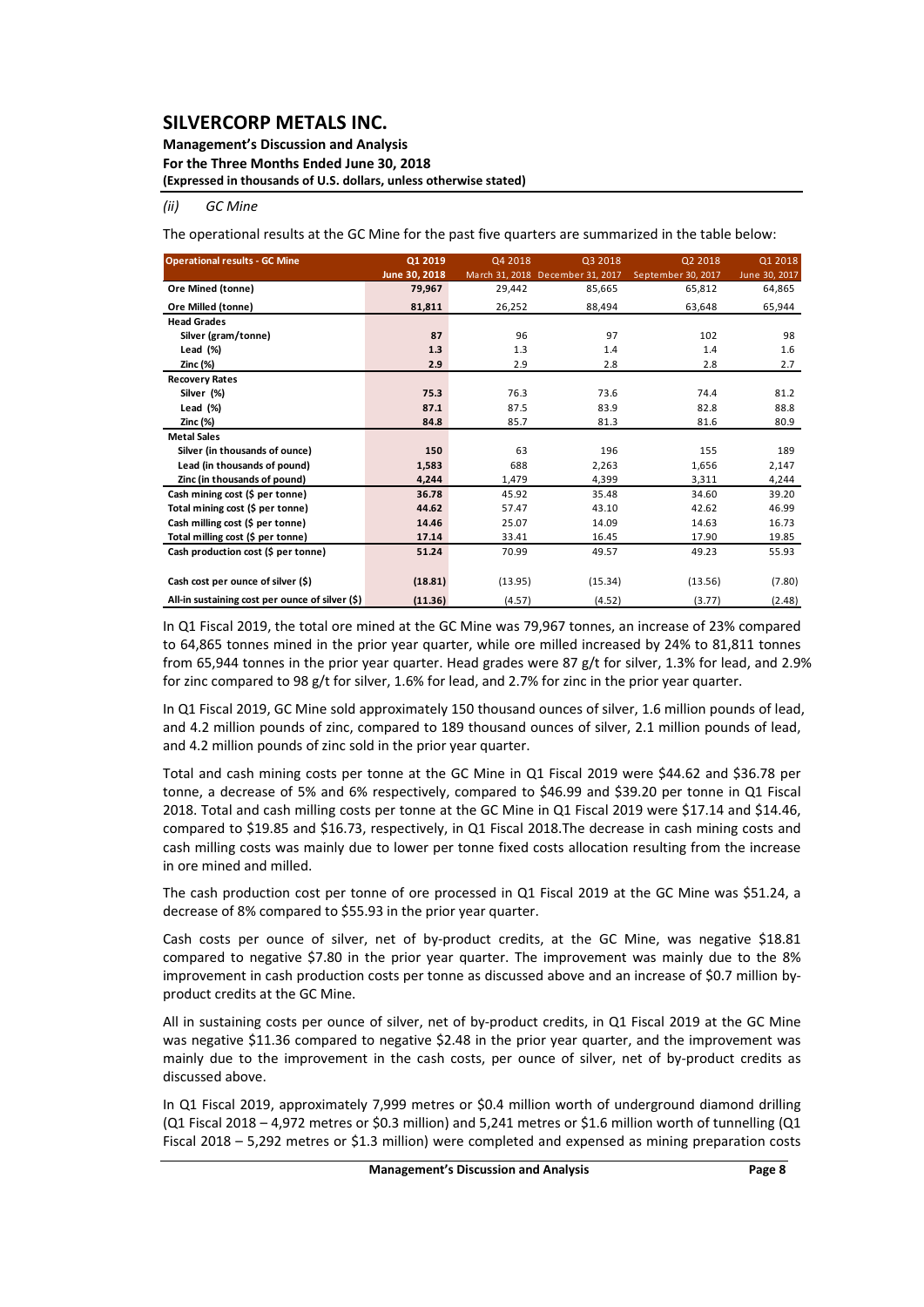#### **Management's Discussion and Analysis For the Three Months Ended June 30, 2018 (Expressed in thousands of U.S. dollars, unless otherwise stated)**

at the GC Mine. In addition, approximately 538 metres or \$0.5 million worth of horizontal tunnel, raises, ramps and declines (Q1 Fiscal 2018 –158 metres or \$0.1 million) were completed and capitalized.

### *(iii) BYP Mine*

The BYP mine was placed on care and maintenance in August 2014 in consideration of the required capital upgrades to sustain its ongoing production and the market environment. The Company continues to review alternatives for this project and is also carrying out activities to renew its mining license.

### *(iv) XHP Project*

Activities at the XHP project, a development stage project, were suspended in Fiscal 2014. In light of the recent increase of lead and zinc metal prices, the Company has resumed activities at XHP project for the purpose to obtain a safety production permit and to review and evaluate alternatives for this project.

### **4. Investment in New Pacific Metals Corp. ("NUAG")**

New Pacific Metals Corp. ("NUAG") is a Canadian public company listed on the TSX Venture Exchange (symbol: NUAG). NUAG is a related party of the Company by way of two common directors and officers.

As at June 30, 2018, the Company owned 39,280,900 common shares (March 31, 2018 – 39,280,900) of NUAG, representing an ownership interest of 29.8% (March 31, 2018 – 29.8%).

The Company accounts for its investment in NUAG common shares using the equity method as it is able to exercise significant influence over the financial and operating policies of NUAG. The summary of the investment in NUAG common shares and its market value as at the respective balance sheet dates are as follows:

|                                     |            |     |        | Value of NUAG S     |
|-------------------------------------|------------|-----|--------|---------------------|
|                                     | Number of  |     |        | common shares per   |
|                                     | shares     |     | Amount | quoted market price |
| Balance, April 1, 2017              | 10,806,300 |     | 8,517  | 8,517               |
| Participate in Private placement    | 28,000,000 |     | 23,352 |                     |
| Purchase from open market           | 474,600    |     | 509    |                     |
| Share of net loss                   |            |     | (700)  |                     |
| Share of other comprehensive income |            |     | 461    |                     |
| Impairment recovery                 |            |     | 4,714  |                     |
| Dilution gain                       |            |     | 822    |                     |
| Foreign exchange impact             |            |     | 326    |                     |
| Balance March 31, 2018              | 39,280,900 | -\$ | 38,001 | -\$<br>50,266       |
| Share of net loss                   |            |     | (279)  |                     |
| Share of other comprehensive income |            |     | 259    |                     |
| Foreign exchange impact             |            |     | (790)  |                     |
| Balance June 30, 2018               | 39,280,900 | \$  | 37,191 | \$<br>49,220        |

NUAG acquired a 100% interest in the Silver Sand Property, an early‐stage exploration project in the Potosi Department of Bolivia, in July 2017 and commenced a 30,000 metres exploration drilling program in October 2017. Exploration results of this drilling program have not yet been released by NUAG as of the date of this MD&A.

Value of NUAG's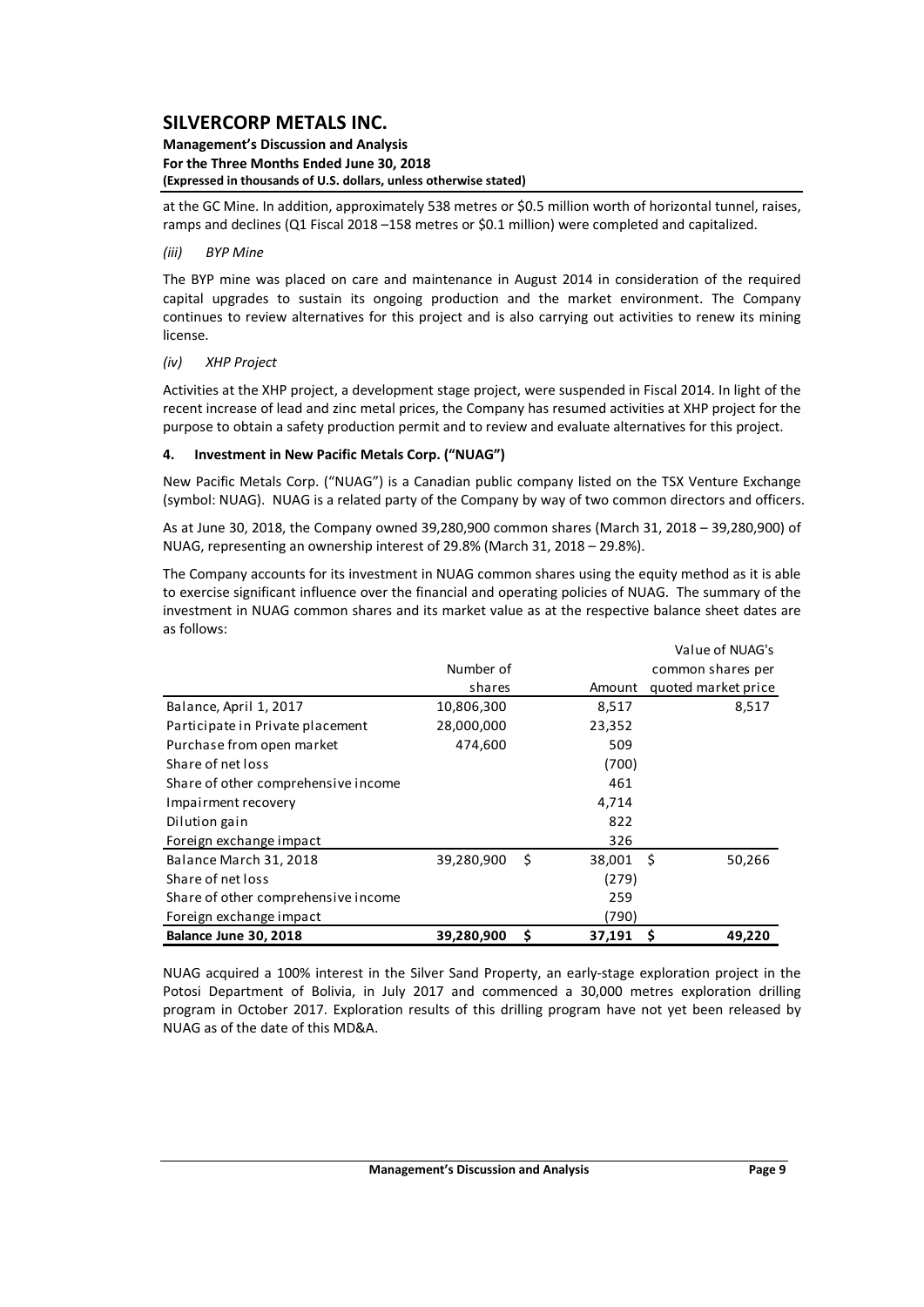**Management's Discussion and Analysis For the Three Months Ended June 30, 2018 (Expressed in thousands of U.S. dollars, unless otherwise stated)**

### **5. First Quarter Fiscal 2019 Financial Results**

### (a) Summary of Quarterly Results

The tables below set out selected quarterly results for the past eight quarters:

|                                          | June 30, 2018 | Mar 31, 2018 |    | Dec 31, 2017 | Sep 30, 2017 |
|------------------------------------------|---------------|--------------|----|--------------|--------------|
| Sales                                    | \$<br>45,125  | \$<br>38,449 | \$ | 44,352       | \$<br>47,541 |
| <b>Gross Profit</b>                      | 24,851        | 19,107       |    | 23,166       | 25,606       |
| Expenses and foreigh exchange            | (4, 486)      | (4, 403)     |    | (5, 581)     | (6, 274)     |
| Impairment reversal                      |               | 4,714        |    |              |              |
| Dilution gain on investment in associate |               |              |    | 822          |              |
| Gain on disposal of NSR                  |               |              |    |              |              |
| Other Items                              | 311           | 628          |    | 1,962        | 533          |
| Net (loss) income                        | 14,177        | 14,713       |    | 16,067       | 14,602       |
| Net (loss) income, attributable to the   |               |              |    |              |              |
| shareholders of the Company              | 10,921        | 12,194       |    | 12,718       | 11,145       |
| Basic (loss) earnings per share          | 0.07          | 0.07         |    | 0.08         | 0.07         |
| Diluted (loss) earnings per share        | 0.06          | 0.07         |    | 0.07         | 0.07         |
| Cash dividend declared                   | 2,095         |              |    | 1,683        |              |
| Cash dividended declared per share       | 0.01          |              |    | 0.01         |              |
|                                          | June 30, 2017 | Mar 31, 2017 |    | Dec 31, 2016 | Sep 30, 2016 |
| Sales                                    | \$<br>39,697  | \$<br>34,064 | Ś. | 47,838       | \$<br>46,298 |
| <b>Gross Profit</b>                      | 20,005        | 20,304       |    | 26,379       | 25,759       |
| Expenses and foreigh exchange            | (7,026)       | (5,083)      |    | (4, 557)     | (4,643)      |
| Impairment reversal (charges)            |               | 5,278        |    |              |              |
| Gain on disposal of NSR                  | 4,320         |              |    |              |              |
| Other Items                              | 236           | 981          |    | 169          | 827          |
| Net Income (Loss)                        | 13,514        | 16,334       |    | 16,638       | 16,006       |
| Net income (Loss), attributable to the   |               |              |    |              |              |
| shareholders of the Company              | 10,937        | 13,507       |    | 13,115       | 12,378       |
| Basic earnings (loss) per share          | 0.07          | 0.08         |    | 0.08         | 0.07         |
| Diluted earnings (loss) per share        | 0.06          | 0.08         |    | 0.08         | 0.07         |
| Cash dividend declared                   | 1,679         |              |    | 1,585        |              |
| Cash dividended declared per share (CAD) | 0.01          |              |    | 0.01         |              |

Financial results including sales, gross profit, net income, basic earnings per share, and diluted earnings per share are heavily influenced by changes in commodity prices.

(b) Financial Results – Q1 Fiscal 2019

**Net income attributable to equity shareholders of the Company** in Q1 Fiscal 2019 was \$10.9 million, or basic earnings per share of \$0.07, compared to \$10.9 million, or \$0.07 per share (\$6.6 million or \$0.04 per share if excluding one-time non-cash gain on disposal of NSR) in Q1 Fiscal 2018.

**Sales** in Q1 Fiscal 2019 were \$45.1 million, up 14% compared to \$39.7 million in the prior year quarter. Silver and gold sales represented \$19.8 million and \$0.7 million, respectively, while base metals represented \$24.6 million of total sales compared to silver, gold and base metals sales of \$20.2 million, \$1.0 million, and \$18.6 million, respectively, in the prior year quarter.

The Company's financial results in Q1 Fiscal 2019 were mainly impacted by the following: i) an increase of 2%, 34%, and 23% in the net realized selling price for silver, lead, and zinc, respectively; ii) slightly less silver and lead sold; and iii) an 8% increase in consolidated cash production costs per tonne of ore processed.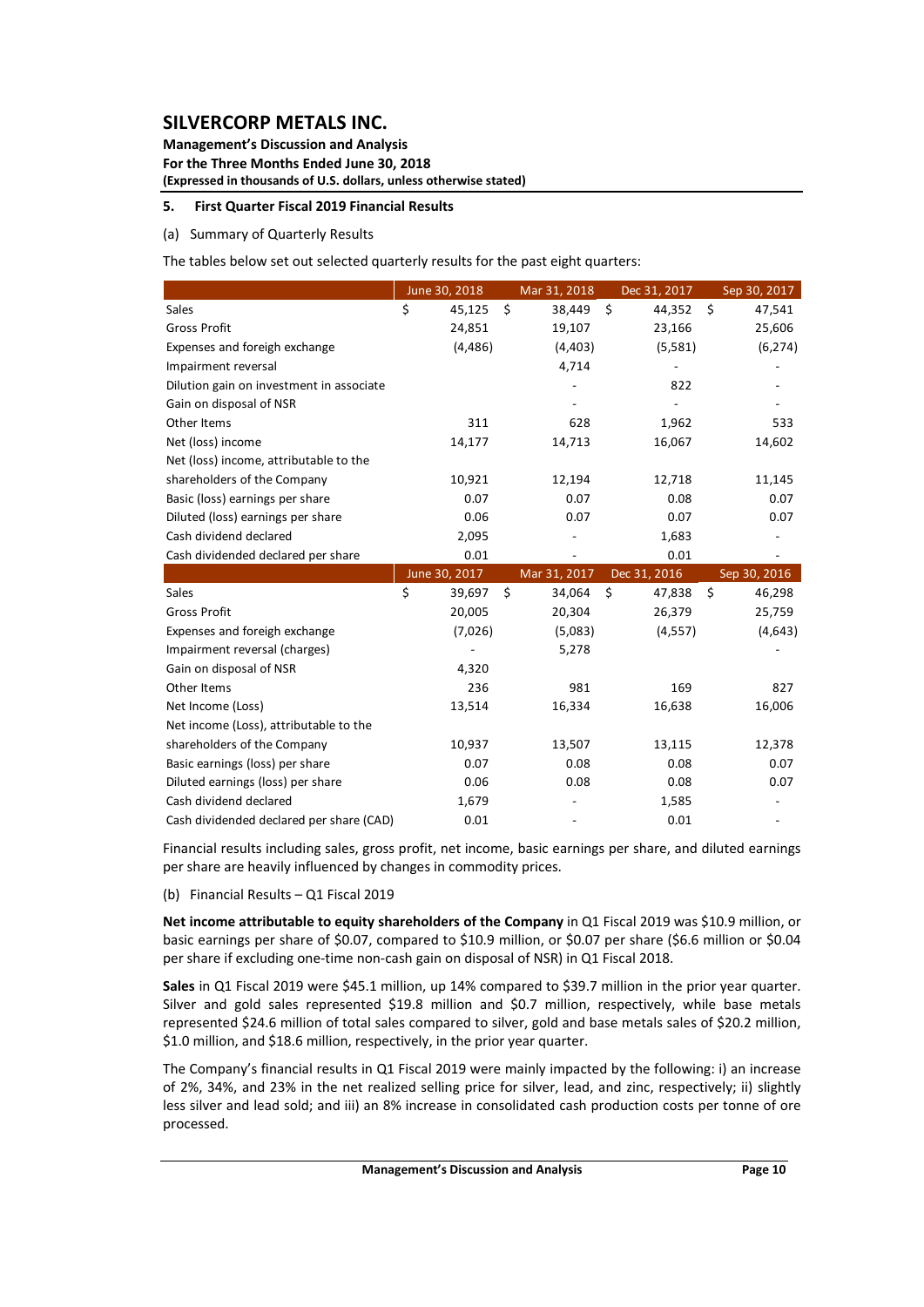### **Management's Discussion and Analysis For the Three Months Ended June 30, 2018 (Expressed in thousands of U.S. dollars, unless otherwise stated)**

Fluctuation in sales revenue is mainly dependent on metal sales and the realized metal price. The net realized selling price is calculated using Shanghai Metal Exchange ("SME") price, less smelter charges, recovery, and value added tax ("VAT"). Effective May 1, 2018, the rate of VAT on purchase and sales of goods applicable to the Company was lower to 16% from 17% (VAT is not applied to gold sales). The following table is a reconciliation of the Company's net realized selling prices in Q1 Fiscal 2019, including a comparison with London Metal Exchange ("LME") prices:

|                                        | Silver (in US\$/ounce) |         |  | Gold (in US\$/ounce), |  |         |  |                          | Lead (in US\$/pound) |              | Zinc (in US\$/pound) |   |         |  |         |
|----------------------------------------|------------------------|---------|--|-----------------------|--|---------|--|--------------------------|----------------------|--------------|----------------------|---|---------|--|---------|
|                                        |                        | Q1 2019 |  | Q1 2018               |  | Q1 2019 |  | Q1 2018                  |                      | 01 2019      | 01 2018              |   | Q1 2019 |  | 01 2018 |
| Net realized selling prices            |                        | 13.55   |  | 13.34 <sub>5</sub>    |  | 989     |  | 1.066                    |                      | 1.14         | 0.85                 |   | 1.16    |  | 0.94    |
| Add back: Value added taxes            |                        | 2.17    |  | 2.27                  |  |         |  | $\overline{\phantom{a}}$ |                      | 0.18         | 0.14                 |   | 0.19    |  | 0.16    |
| Add back: Smelter charges and recovery |                        | 0.72    |  | 2.48                  |  | 324     |  | 202                      |                      | 0.06         | 0.10                 |   | 0.36    |  | 0.37    |
| <b>SME</b>                             |                        | 16.44   |  | 18.10                 |  | 1.312   |  | 1.268                    |                      | 1.38         | 1.09                 |   | 1.71    |  | 1.47    |
| <b>LME</b>                             |                        | 16.52   |  | 17.21                 |  | 1.306   |  | 1.257                    |                      | $1.08 \,$ \$ | 0.98                 | S | 1.41    |  | 1.18    |

**Cost of sales** in Q1 Fiscal 2019 was \$20.3 million compared to \$19.7 million in Q1 Fiscal 2018. The cost of sales included \$14.3 million cash production costs (Q1 Fiscal 2018 - \$14.1 million), \$1.2 million mineral resources tax (Q1 Fiscal 2018 - \$1.1 million), and \$4.7 million depreciation and amortization charges (Q1 Fiscal 2018 ‐ \$4.5 million).

**Gross profit margin** in Q1 Fiscal 2019 improved to 55%, compared to 50% in Q1 Fiscal 2018. Ying Mining District's gross profit margin was 59% compared to a 56% gross profit margin in the prior year quarter, while GC Mine's gross profit margin was 39% compared to a 30% gross profit margin in the prior year quarter.

**General and administrative expenses** in Q1 Fiscal 2019 were \$4.5 million, a slight decrease compared to \$4.6 million in Q1 Fiscal 2018. Items included in general and administrative expenses in Q1 Fiscal 2019 are as follows:

- (i) **Amortization expenses** of \$0.3 million (Q1 Fiscal 2018 ‐ \$0.3 million);
- (ii) **Office and administrative expenses** of \$1.5 million (Q1 Fiscal 2018 ‐ \$1.2 million);
- (iii) **Salaries and benefits** of \$2.1 million (Q1 Fiscal 2018 ‐ \$2.2 million);
- (iv) **Stock based compensation expense** of \$0.5 million (Q1 Fiscal 2018 ‐ \$0.4 million); and
- (v) **Professional fees** of \$0.1 million (Q1 Fiscal 2018 ‐ \$0.5 million).

**Government fees and other taxes** in Q1 Fiscal 2019 were \$0.8 million (Q1 Fiscal 2018 ‐ \$0.8 million). Government fee includes environmental protection fee and mineral resources compensation fee. Other taxes were composed of surtax on value‐added tax, land usage levy, stamp duty and other miscellaneous levies, duties and taxes imposed by the state and local Chinese.

**Foreign exchange gain** in Q1 Fiscal 2019 was \$0.8 million compared to a loss of \$1.6 million in Q1 Fiscal 2018. The foreign exchange gain or loss is mainly driven by the fluctuation of the RMB and US dollar against the functional currency of the entities.

**Loss on disposal of plant and equipment** in Q1 Fiscal 2019 was \$0.01 million compared to \$0.2 million in the prior year quarter. The loss was related to the disposal of obsolete equipment.

**Gain on disposal of mineral rights and properties** in Q1 Fiscal 2019 was \$nil compared to \$4.3 million in the prior year quarter. On April 5, 2017, the Company entered into a royalty purchase and sale agreement (the "Agreement") with Maverix Metals Inc. ("Maverix"), a publicly traded (TSX‐V: MMX) Canadian precious metals royalty and streaming company, to sell its 2.5% net smelter return ("NSR") on the Silvertip Mine for consideration of up to 6,600,000 of Maverix's common shares payable as follows:

3,800,000 common shares of Maverix on closing of the transaction; and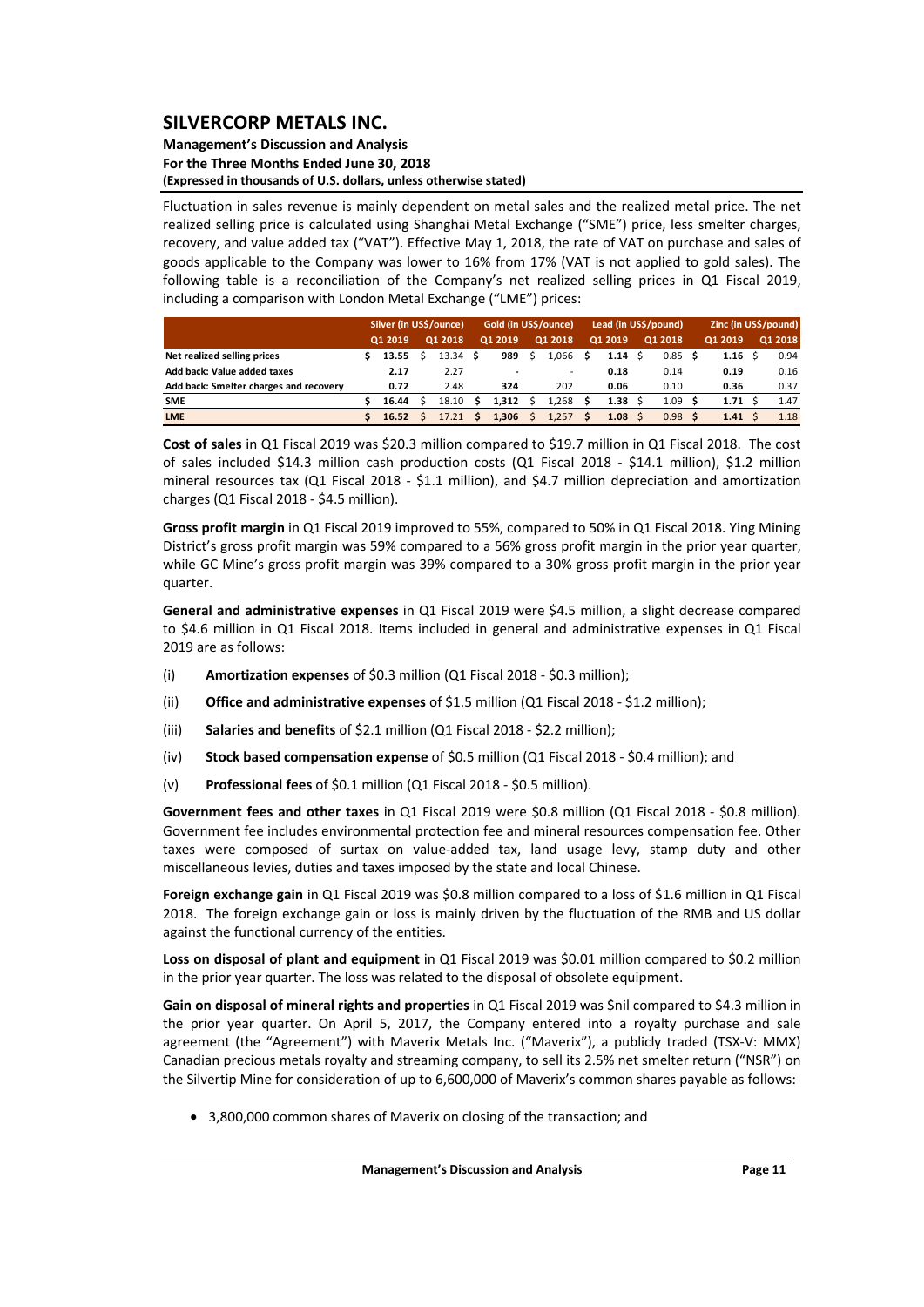#### **Management's Discussion and Analysis For the Three Months Ended June 30, 2018 (Expressed in thousands of U.S. dollars, unless otherwise stated)**

 2,800,000 common shares of Maverix when the Silvertip Mine achieves (i) commercial production, and (ii) a cumulative throughput of 400,000 tonnes of ore through the processing plant.

On April 19, 2017, the transaction was closed and the Company received a total of 3,800,000 Maverix common shares valued at \$4,319 (CAD\$5.8 million) and recognized a gain of \$4,319 on the disposal of the NSR.

**Share of loss in an associate** in Q1 Fiscal 2019 was \$0.3 million (Q1 Fiscal 2018 – \$0.2 million), representing the Company's equity pickup in NUAG.

**Finance income** in Q1 Fiscal 2019 was \$0.8 million compared to \$0.6 million in Q1 Fiscal 2018. The Company invests in high yield short‐term investments as well as long term corporate bonds.

**Finance costs** in Q1 Fiscal 2019 was \$0.1 million compared to \$0.1 million in Q1 Fiscal 2018. The finance costs in the current period related to the unwinding of discount of environmental rehabilitation provision.

**Income tax expenses** in Q1 Fiscal 2019 were \$6.5 million compared to \$4.0 million in Q1 Fiscal 2018. The income tax expenses recorded in Q1 Fiscal 2019 included current income tax expenses of \$5.9 million (Q1 Fiscal 2018 – \$3.2million) and deferred income tax expenses of \$0.5 million (Q1 Fiscal 2018 – \$0.8 million).

### **6. Liquidity and Capital Resources**

**Cash and cash equivalents and short‐term investments** as at June 30, 2018 were \$114.8 million, an increase of \$8.7 million or 8%, compared to \$106.1 million cash and cash equivalents and short‐term investment as at March 31, 2018.

**Working capital** as at June 30, 2018 was \$94.1 million, an increase of \$3.6 million or 4%, compared to \$90.5 million working capital as at March 31, 2018.

**Cash flows provided by operating activities** in Q1 Fiscal 2019 were \$21.1 million, an increase of \$4.2 million or 25%, compared to \$16.9 million in the prior year quarter. Before changes in non-cash operating working capital<sup>1</sup>, cash flows provided by operating activities in Q1 Fiscal 2019 were \$23.5 million, an increase of \$8.8 million or 60%, compared to \$14.7 million in the prior year quarter.

**Cash flows provided by investing activities** in Q1 Fiscal 2019 were \$6.3 million (Q1 Fiscal 2018 ‐ \$10.8 million used in investing activities), comprising mainly of payment of \$5.7 million for capital mineral exploration and development expenditures (Q1 Fiscal 2018 - \$5.9 million), and \$1.2 million for acquisition of plant and equipment (Q1 Fiscal 2018 ‐ \$1.2 million), and proceeds of \$13.3 million from net redemption of short-term investments (Q1 Fiscal 2018 - \$3.7 million used in net purchase of shortterm investments).

**Cash flows used in financing activities** in Q1 Fiscal 2019 were \$0.4 million, comprising mainly of \$4.5 million proceeds from a bank loan and \$0.5 million cash from the issuance of common shares of the Company arising from options exercised, offset by \$3.3 million distributions to non‐controlling interest and \$2.1 million cash dividends to the equity shareholders of the Company. In Q1 Fiscal 2018, cash flow used in financing activities were \$6.6 million, mainly comprising of \$4.9 million distribution to non‐ controlling interest and \$1.7 million cash dividends to the equity shareholders of the Company.

*<sup>1</sup> Non‐IFRS measure*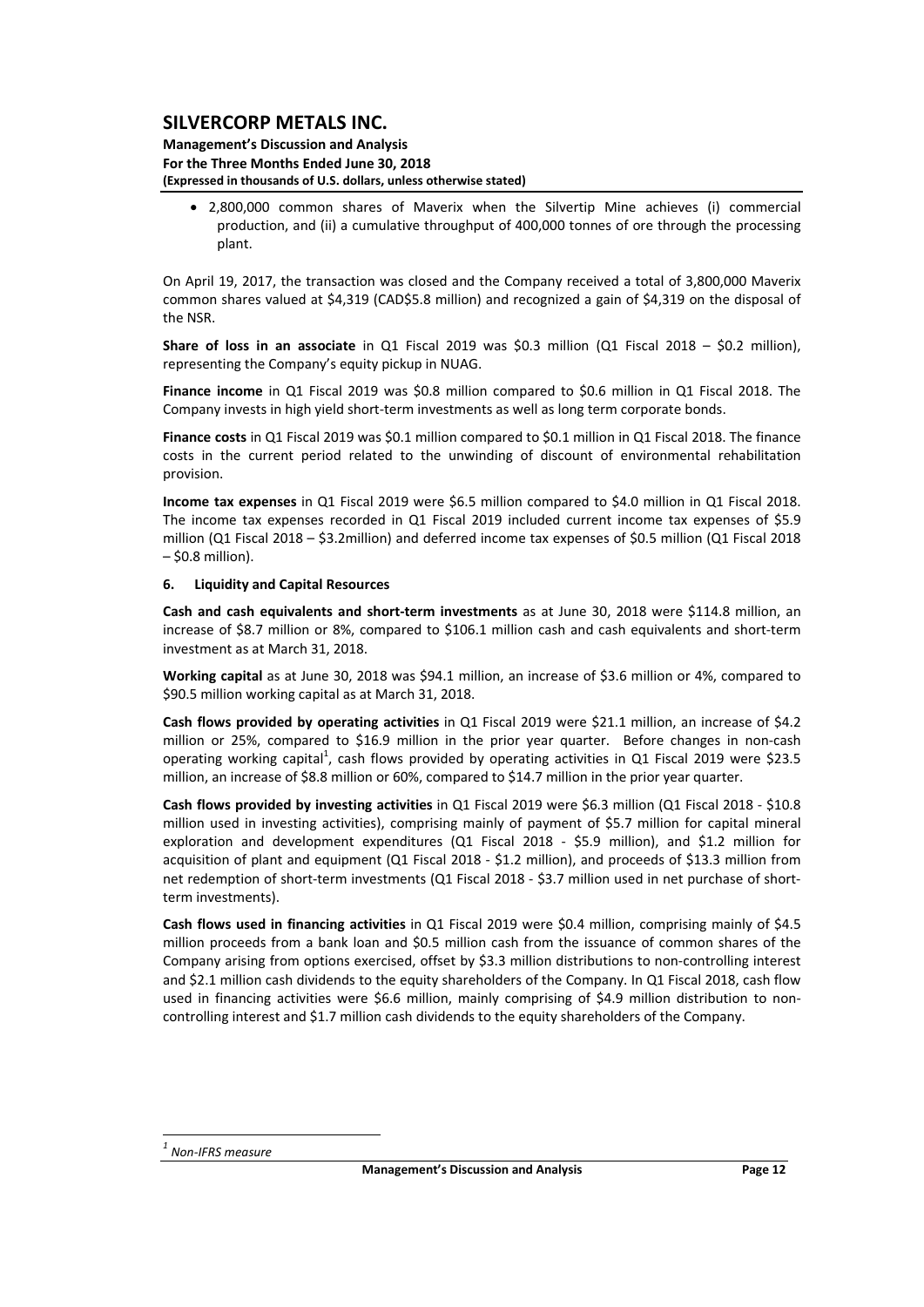#### **Management's Discussion and Analysis For the Three Months Ended June 30, 2018 (Expressed in thousands of U.S. dollars, unless otherwise stated)**

**Contractual commitments and contingencies** not disclosed elsewhere in this Management's Discussion and Analysis are as follows:

|                  | Total | Less than 1 year | 1-5 vears | After 5 years            |
|------------------|-------|------------------|-----------|--------------------------|
| Operating leases | 2.962 | 706              | 2.256     | $\overline{\phantom{0}}$ |
| Commitments      | 6.418 | $\sim$           | -         | 6,418                    |

As of June 30, 2018, the Company has two office rental agreements totaling \$2,962 for the next five years and commitments of \$6,418 related to the GC property. During the three months ended June 30, 2018, the Company incurred rental expenses of \$196 (three months ended June 30, 2017 ‐ \$158), which were included in office and administrative expenses on the condensed consolidated interim statement of income.

Although the Company has taken steps to verify title to properties in which it has an interest, these procedures do not guarantee the Company's title. Property title may be subject to, among other things, unregistered prior agreements or transfers and may be affected by undetected defects.

Due to the size, complexity and nature of the Company's operations, the Company is subject to various claims, legal and tax matters arising in the ordinary course of business. Each of these matters is subject to various uncertainties and it is possible that some of these matters may be resolved unfavorably to the Company. The Company accrues for such items when a liability is both probable and the amount can be reasonably estimated.

In assessing loss contingencies related to legal proceedings that are pending against the Company or unasserted claims that may result in such proceedings, the Company and its legal counsel evaluate the perceived merits of any legal proceedings or unasserted claims as well as the perceived merits of the amount of relief sought or expected to be sought. Major legal proceedings against the Company are summarized as follows:

 During the year ended March 31, 2016, an action was initiated by Luoyang Mining Group Co., Ltd. ("Luoyang Mining") at the Luoyang Luolong District People's Court (the "District Court') against Henan Found seeking payment of \$1.6 million (RMB10.0 million) plus interest related to the acquisition agreements Henan Found entered into in August 2012 to acquire the XHP Project. The \$1.6 million has been included into the accounts payable and accrued liabilities on the consolidated statements of financial position of the Company. Henan Found did not make the final payment as certain commercial conditions were not fulfilled by Luoyang Mining. In April 2016, Henan Found filed a counter claim in Luoyang Intermediate People's Court (the "Intermediate Court") against Luoyang Mining to have the original acquisition agreements nullified and is seeking repayment of the amount paid to date of \$9.7 million (RMB62.8 million) plus compensation of direct loss of \$2.5 million (RMB16.5 million) arising from the XHP Project. A trial was heard in March 2017 by the Intermediate Court. In July 2018, the Intermediate Court decided to combine Luoyang Mining's claim and Henan Found's counter claim as one case but the date for a trial has not yet been set. The carrying value of XHP Project was impaired to \$nil in fiscal year 2015.

### **Available sources of funding**

The Company does not have unlimited resources and its future capital requirements will depend on many factors, including, among others, cash flow from operations. To the extent that its existing resources and the funds generated by future income are insufficient to fund the Company's operations, the Company may need to raise additional funds through public or private debt or equity financing. If additional funds are raised through the issuance of equity securities, the percentage ownership of current shareholders will be reduced and such equity securities may have rights, preferences or privileges senior to those of the holders of the Company's common stock. No assurance can be given that additional financing will be available or that, if available, can be obtained on terms favourable to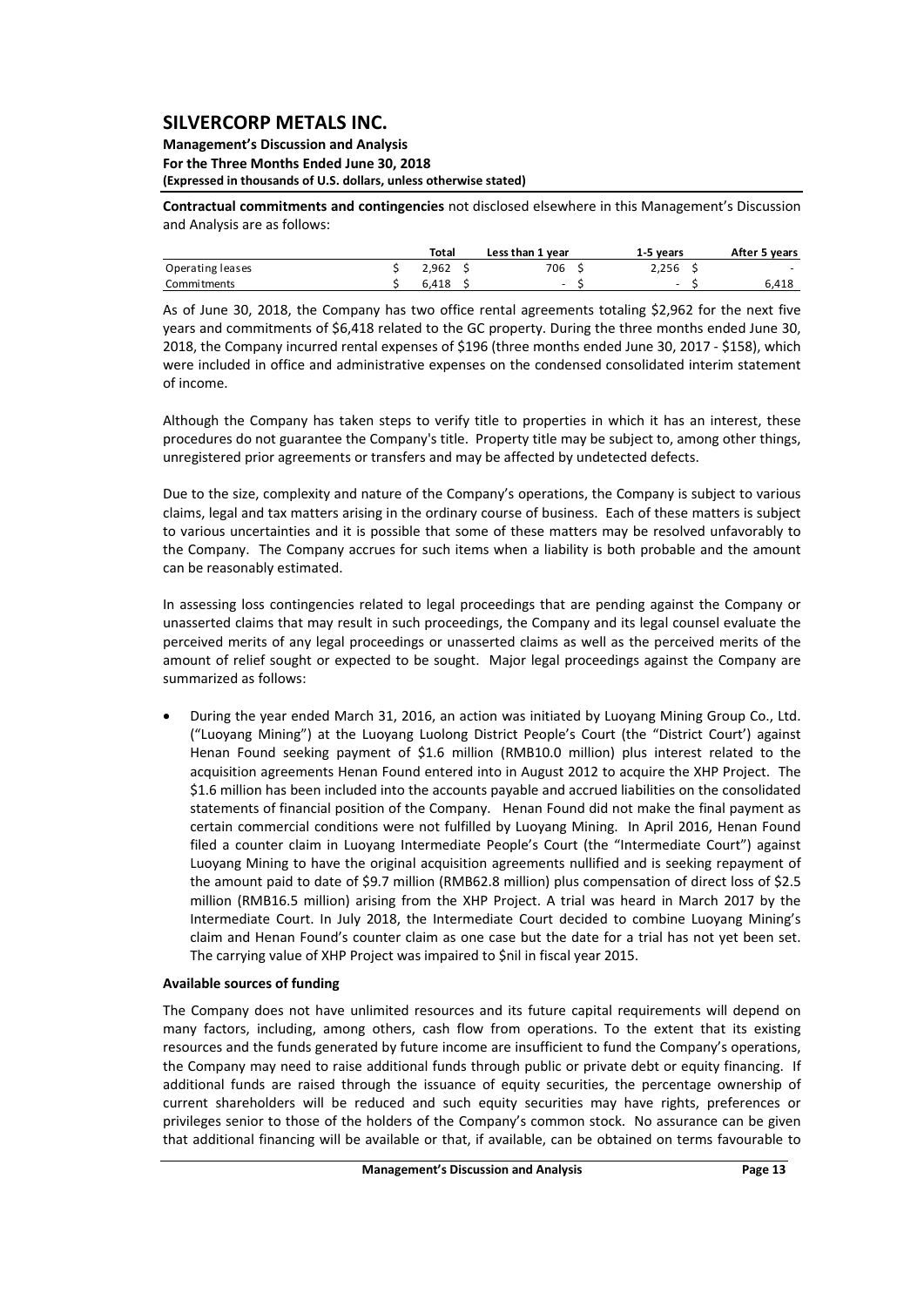#### **Management's Discussion and Analysis For the Three Months Ended June 30, 2018 (Expressed in thousands of U.S. dollars, unless otherwise stated)**

the Company and its shareholders. If adequate funds are not available, the Company may be required to delay, limit or eliminate some or all of its proposed operations. The Company believes it has sufficient capital to meet its cash needs for the next 12 months, including the costs of compliance with continuing reporting requirements.

### **7. Financial Instruments and Related Risks**

The Company manages its exposure to financial risks, including liquidity risk, foreign exchange risk, interest rate risk, credit risk and equity price risk in accordance with its risk management framework. The Company's Board of Directors has overall responsibility for the establishment and oversight of the Company's risk management framework and reviews the Company's policies on an ongoing basis.

### (a) *Fair value*

The Company classifies its fair value measurements within a fair value hierarchy, which reflects the significance of the inputs used in making the measurements as defined in IFRS 13, Fair Value Measurement ("IFRS 13").

Level 1 – Unadjusted quoted prices at the measurement date for identical assets or liabilities in active markets.

Level 2 – Observable inputs other than quoted prices included in Level 1, such as quoted prices for similar assets and liabilities in active markets; quoted prices for identical or similar assets and liabilities in markets that are not active; or other inputs that are observable or can be corroborated by observable market data.

Level 3 – Unobservable inputs which are supported by little or no market activity.

The following tables set forth the Company's financial assets and liabilities that are measured at fair value level on a recurring basis within the fair value hierarchy at June 30, 2018 and March 31, 2018 that are not otherwise disclosed. As required by IFRS 13, assets and liabilities are classified in their entirety based on the lowest level of input that is significant to the fair value measurement.

|                                          | Fair value as at June 30, 2018 |         |     |         |      |                                 |              |  |  |  |  |
|------------------------------------------|--------------------------------|---------|-----|---------|------|---------------------------------|--------------|--|--|--|--|
| <b>Recurring measurements</b>            |                                | Level 1 |     | Level 2 |      | Level 3                         | <b>Total</b> |  |  |  |  |
| <b>Financial assets</b>                  |                                |         |     |         |      |                                 |              |  |  |  |  |
| Cash and cash equivalents                | S                              | 72,869  | - S |         | - \$ | \$<br>$\sim$                    | 72,869       |  |  |  |  |
| Investments in publicly traded companies |                                | 6,108   |     |         |      |                                 | 6,108        |  |  |  |  |
|                                          |                                |         |     |         |      |                                 |              |  |  |  |  |
|                                          |                                |         |     |         |      | Fair value as at March 31, 2018 |              |  |  |  |  |
| <b>Recurring measurements</b>            |                                | Level 1 |     | Level 2 |      | Level 3                         | Total        |  |  |  |  |
| <b>Financial assets</b>                  |                                |         |     |         |      |                                 |              |  |  |  |  |
| Cash and cash equivalents                |                                | 49.199  | - S |         | - \$ | $-5$                            | 49,199       |  |  |  |  |
| Investments in publicly traded companies |                                | 6,132   |     |         |      |                                 | 6,132        |  |  |  |  |

Fair value of the other financial instruments excluded from the table above approximates their carrying amount as of June 30, 2018 and March 31, 2018, respectively, due to the short-term nature of these instruments.

There were no transfers into or out of level 3 during the three months ended June 30, 2018 and 2017.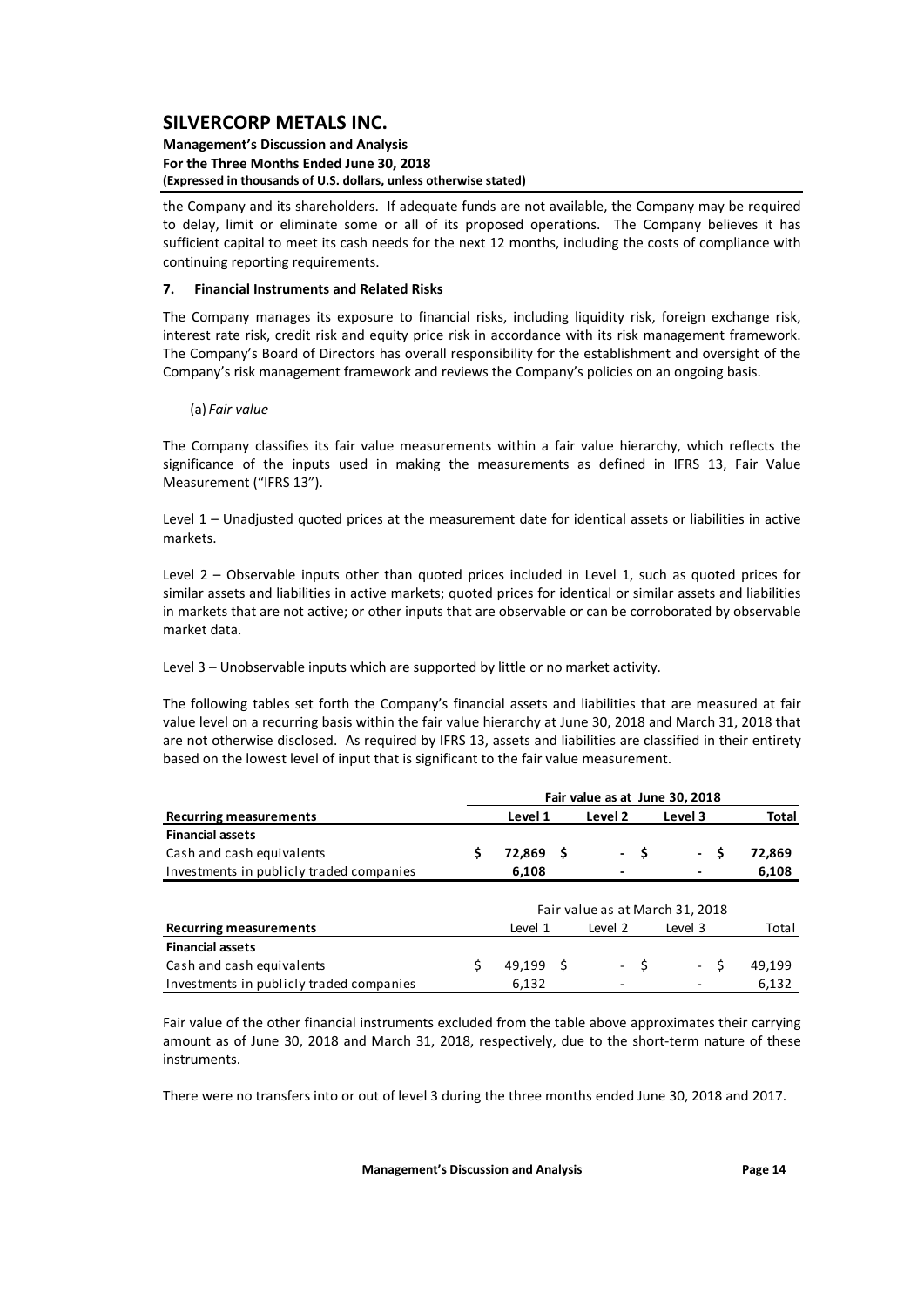#### **Management's Discussion and Analysis For the Three Months Ended June 30, 2018 (Expressed in thousands of U.S. dollars, unless otherwise stated)**

#### *(a) Liquidity risk*

Liquidity risk is the risk that the Company will not be able to meet its short term business requirements. The Company has in place a planning and budgeting process to help determine the funds required to support the Company's normal operating requirements on an ongoing basis and its expansion plans.

In the normal course of business, the Company enters into contracts that give rise to commitments for future minimum payments.

The following summarizes the remaining contractual maturities of the Company's financial liabilities.

|                                          |               |           | March 31, 2018 |                          |  |        |        |
|------------------------------------------|---------------|-----------|----------------|--------------------------|--|--------|--------|
|                                          | Within a year | 2-3 vears | 4-5 vears      |                          |  | Total  | Total  |
| Bank loan                                | 4.541         | -         |                | $\overline{\phantom{0}}$ |  | 4.541  |        |
| Accounts payable and accrued liabilities | 30.044        | -         |                |                          |  | 30.044 | 25,198 |

#### *(b) Foreign exchange risk*

The Company reports its financial statements in US dollars. The functional currency of the head office, Canadian subsidiaries and all intermediate holding companies is CAD and the functional currency of all Chinese subsidiaries is RMB. The Company is exposed to foreign exchange risk when the Company undertakes transactions and holds assets and liabilities in currencies other than its functional currencies.

The Company currently does not engage in foreign exchange currency hedging. The Company's exposure to currency risk affect net income is summarized as follow:

|                                              | June 30, 2018 | March 31. 2018     |
|----------------------------------------------|---------------|--------------------|
| Financial assets denominated in U.S. Dollars | 36.263        | <sup>2</sup> 7.256 |

As at June 30, 2018, with other variables unchanged, a 10% strengthening (weakening) of the CAD against the USD would have decreased (increased) net income by approximately \$3.6 million.

### *(c) Interest rate risk*

The Company is exposed to interest rate risk on its cash equivalents, short term investments, and bank loan payable. As at June 30, 2018, all of its interest-bearing cash equivalents and short-term investments earn interest at market rates that are fixed to maturity or at variable interest rate with terms of less than one year. The Company monitors its exposure to changes in interest rates on cash equivalents and short-term investments. Due to the short-term nature of the financial instruments, fluctuations in interest rates would not have a significant impact on the Company's after‐tax net income.

The outstanding bank loan is subject to Chinese prevailing loan prime interest rate plus four basic points. If the prime interest rate was increased (decreased) by 1%, interest expenses would be increased (decreased) by approximately \$0.5 million per annum. However, the Company does not believe there is significant interest rate risk as the Chinese central bank has maintained stable interest rates to ensure economic stability, with less than 1% fluctuation in base interest rate in the last five years.

### *(d) Credit risk*

Credit risk is the risk that one party to a financial instrument will fail to discharge an obligation and cause the other party to incur a financial loss. The Company is exposed to credit risk primarily associated to accounts receivable, due from related parties, cash and cash equivalents and short‐term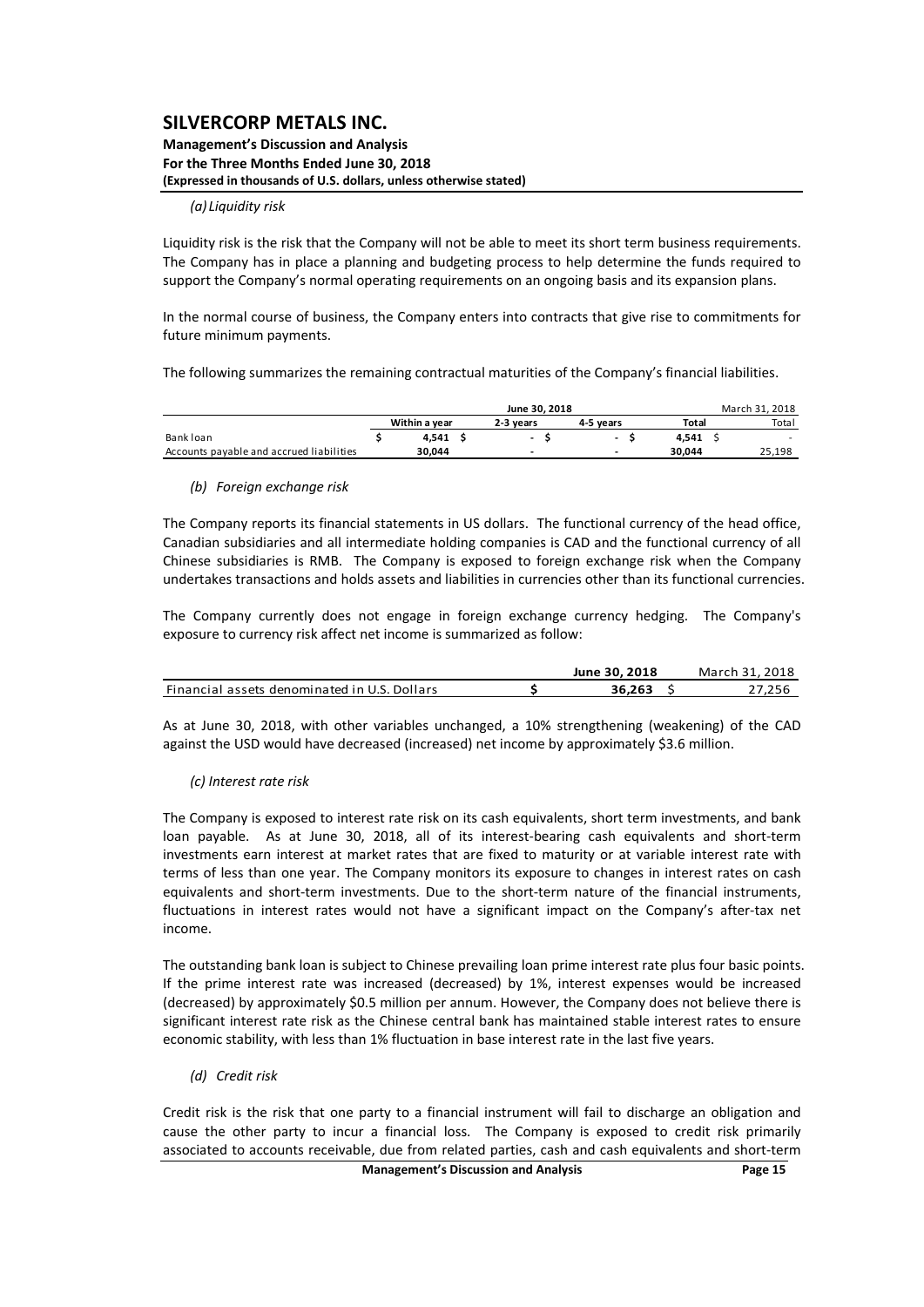#### **Management's Discussion and Analysis For the Three Months Ended June 30, 2018 (Expressed in thousands of U.S. dollars, unless otherwise stated)**

investments. The carrying amount of assets included on the balance sheet represents the maximum credit exposure.

The Company undertakes credit evaluations on counterparties as necessary, requests deposits from customers prior to delivery, and has monitoring processes intended to mitigate credit risks. The Company has no trade receivables from customers as at June 30, 2018. There were no amounts in other receivables which were past due at June 30, 2018 (at March 31, 2018 - \$nil) for which no provision is recognized.

### *(e) Equity price risk*

The Company holds certain marketable securities that will fluctuate in value as a result of trading on Canadian financial markets. As the Company's marketable securities holding are mainly in mining companies, the value will also fluctuate based on commodity prices. Based upon the Company's portfolio at June 30, 2018, a 10% increase (decrease) in the market price of the securities held, ignoring any foreign currency effects would have resulted in an increase (decrease) to comprehensive income of approximately \$610.

### **8. Off‐Balance Sheet Arrangements**

The Company does not have any off-balance sheet arrangements.

### **9. Transactions with Related Parties**

Related party transactions are made on terms agreed upon by the related parties. The balance with related parties are unsecured, non‐interest bearing, and due on demand. Related party transactions not disclosed elsewhere in this Management's Discussion and Analysis are as follows:

### *(a) Transactions with NUAG*

| Due from a related party |  | June 30.2018 March 31, 2018 |
|--------------------------|--|-----------------------------|
| NUAG (a)                 |  |                             |

According to a services and administrative costs reallocation agreement between the Company and NUAG, the Company recovers costs for services rendered to NUAG and expenses incurred on behalf of NUAG. During the three months ended June 30, 2018, the Company recovered \$82 (three months ended June 30, 2017 - \$110) from NUAG for services rendered and expenses incurred on behalf of NUAG. The costs recovered from NUAG were recorded as a direct reduction of general and administrative expenses on the condensed consolidated interim statements of income.

### *(b) Transactions with key management personnel*

The Company has identified its directors and senior officers as its key management personnel as they have authority and responsibility for planning, directing and controlling the activities of the entity, directly or indirectly. The compensation costs for key management personnel, including the grant date fair value for options granted to key management personnel and fees paid or payable to company controlled by key management personnel, were as follows:

|                      | Three Month ended June 30, |      |
|----------------------|----------------------------|------|
|                      | 2018                       | 2017 |
| Salaries and bonuses | 419                        | 404  |

### **10. Alternative Performance (Non‐IFRS) Measures**

The following alternative performance measures are used by the Company to manage and evaluate operating performance of the Company's mines and are widely reported in the silver mining industry as benchmarks for performance, but do not have standardized meaning. Accordingly, it is intended to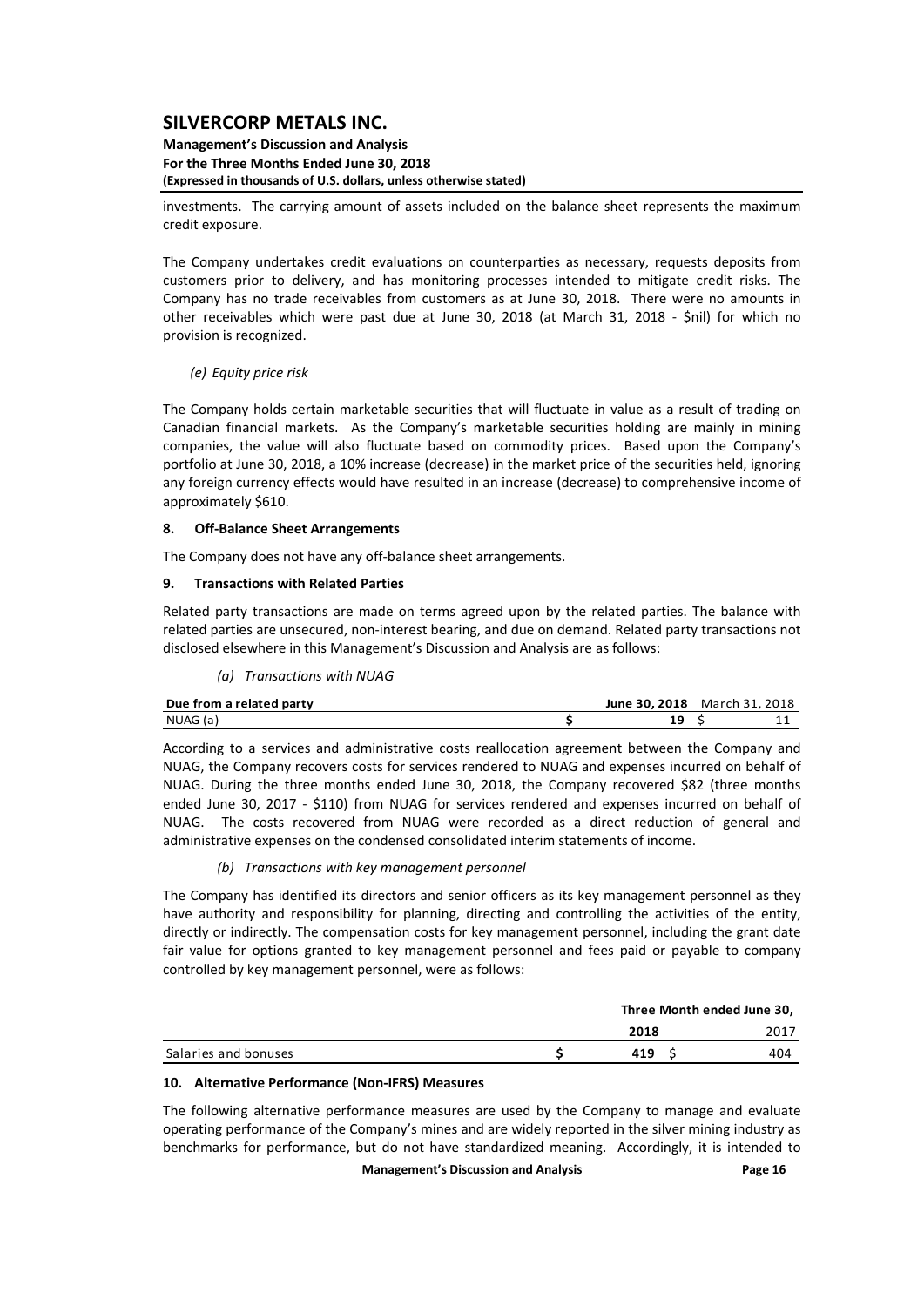#### **Management's Discussion and Analysis For the Three Months Ended June 30, 2018 (Expressed in thousands of U.S. dollars, unless otherwise stated)**

provide additional information and should not be considered in isolation or as a substitute for measures of performance prepared in accordance with IFRS. To facilitate a better understanding of these measures, the following tables provides the reconciliation of these measures to the financial statements for the three months ended June 30, 2018 and 2017:

(a) Cash and Total Costs per Ounce

Cash and total costs per ounce of silver are used by the Company to manage and evaluate operating performance at each of the Company's operating mining units, and are widely reported in the mining industry as benchmarks for performance. The Company believes these measures provide investors and analysts with useful information about the Company's underlying cash costs of operations and the impact of by-product credits on the Company's cost structure, operating profitability and ability to generate cash flows. Cash and total costs on a by‐product basis are calculated by deducting revenue from the sales of by-product metals from the Company's cash and total cost of sales.

The following table provides a reconciliation of cash and total cost per ounce of silver, net of by‐product credits.

| Three month ended June 30, 2018                                      |           |                    |                    |    |              |
|----------------------------------------------------------------------|-----------|--------------------|--------------------|----|--------------|
|                                                                      |           | <b>Ying Mining</b> |                    |    |              |
|                                                                      |           | <b>District</b>    | <b>GC</b>          |    | <b>Total</b> |
| Cost of sales                                                        |           | \$<br>15.336 \$    | 4.938 <sub>5</sub> |    | 20,274       |
| Less: mineral resources tax                                          |           | (1,004)            | (245)              |    | (1,249)      |
| Total production costs expensed into cost of sales                   | A         | 14,332             | 4.693              |    | 19,025       |
| Less: Amortization and depletion                                     |           | (3,918)            | (830)              |    | (4,748)      |
| Total cash production cost expensed into cost of sales               | в         | 10,414             | 3,863              |    | 14,277       |
| <b>By-product sales</b>                                              |           |                    |                    |    |              |
| Gold                                                                 |           | (692)              |                    |    | (692)        |
| Lead                                                                 |           | (15, 275)          | (1,776)            |    | (17,051)     |
| Zinc                                                                 |           | (2,516)            | (4,896)            |    | (7, 412)     |
| Other                                                                |           | (134)              | (13)               |    | (147)        |
| <b>Total by-product sales</b>                                        | c         | (18, 617)          | (6,685)            |    | (25, 302)    |
| Silver ounces sold ('000s)                                           | D         | 1,313              | 150                |    | 1,463        |
| Total production cost per ounce of silver, net of by-product credits | $(A+C)/D$ | \$<br>$(3.26)$ \$  | $(13.28)$ \$       |    | (4.29)       |
| Total cash cost per ounce of silver, net of by-product credits       | $(B+C)/D$ | \$<br>$(6.25)$ \$  | $(18.81)$ \$       |    | (7.54)       |
| Total production cost per ounce of silver, before by-product credits | A/D       | \$<br>10.92        | \$<br>$31.29$ \$   |    | 13.00        |
| Total cash cost per ounce of silver, before by-product credits       | B/D       | \$<br>7.93         | \$<br>25.75        | Ŝ. | 9.76         |
| By-product credits per ounce of silver                               |           |                    |                    |    |              |
| Gold                                                                 |           | \$<br>$(0.53)$ \$  |                    | \$ | (0.47)       |
| Lead                                                                 |           | (11.63)            | (11.84)            |    | (11.65)      |
| Zinc                                                                 |           | (1.92)             | (32.64)            |    | (5.07)       |
| Other                                                                |           | (0.10)             | (0.09)             |    | (0.10)       |
| Total by-product credits per ounce of silver                         |           | \$<br>$(14.18)$ \$ | $(44.57)$ \$       |    | (17.29)      |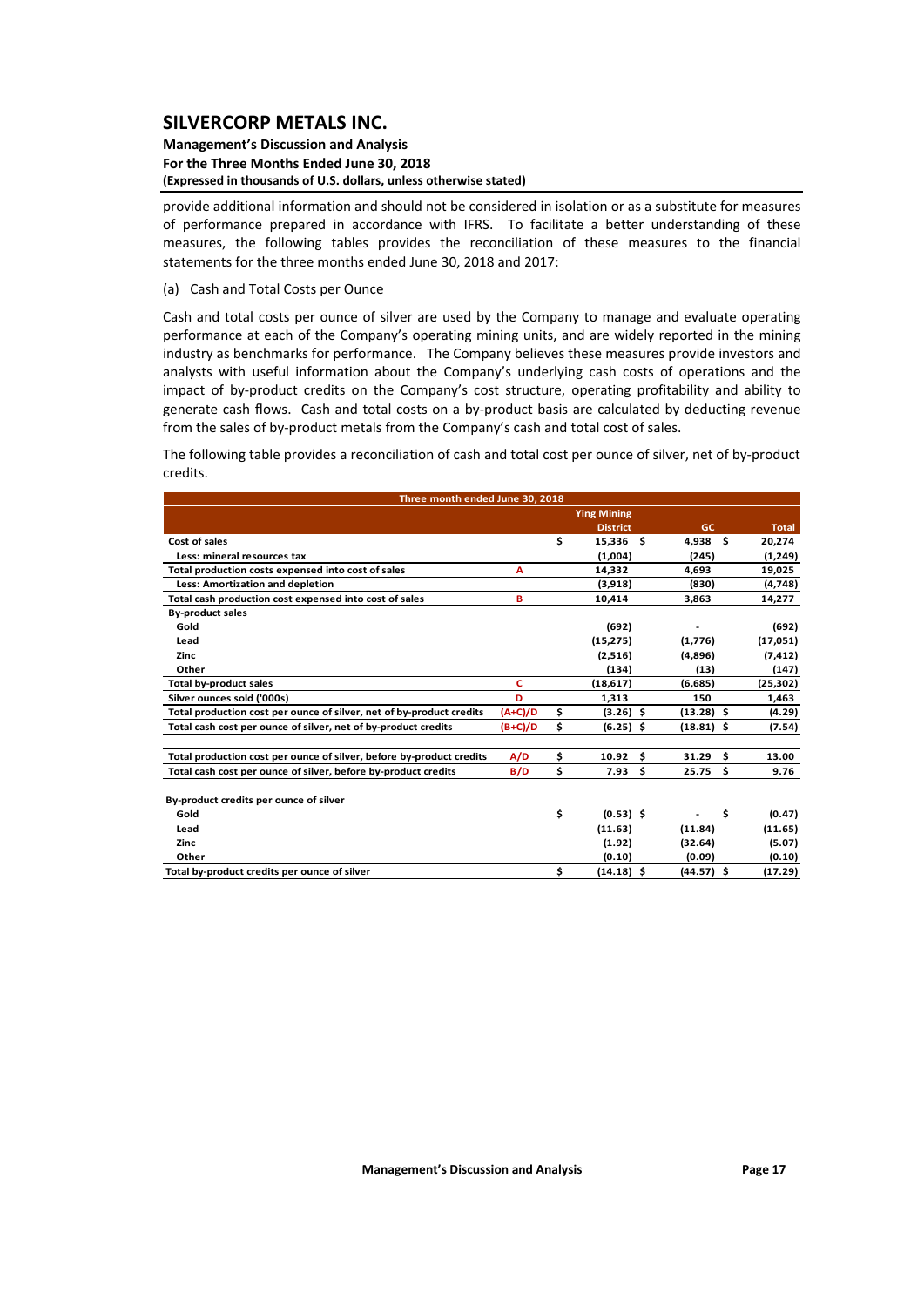## **Management's Discussion and Analysis**

### **For the Three Months Ended June 30, 2018**

**(Expressed in thousands of U.S. dollars, unless otherwise stated)**

| Three months ended June 30, 2017                                     |           |                    |    |               |              |
|----------------------------------------------------------------------|-----------|--------------------|----|---------------|--------------|
|                                                                      |           | <b>Ying Mining</b> |    |               |              |
|                                                                      |           | <b>District</b>    |    | GC            | Total        |
| Cost of sales                                                        |           | \$<br>$14,123$ \$  |    | $5,569$ \$    | 19,692       |
| Less: mineral resources tax                                          |           | (873)              |    | (238)         | (1, 111)     |
| Total production costs expensed into cost of sales                   | Α         | 13,250             |    | 5,331         | 18,581       |
| Amortization and depletion                                           |           | (3,628)            |    | (844)         | (4, 472)     |
| Total cash cost                                                      | B         | 9,622              |    | 4,487         | 14,109       |
| By-product sales                                                     |           |                    |    |               |              |
| Gold                                                                 |           | (959)              |    |               | (959)        |
| Lead                                                                 |           | (11, 647)          |    | (1,801)       | (13, 448)    |
| Zinc                                                                 |           | (739)              |    | (3,942)       | (4,681)      |
| Other                                                                |           | (208)              |    | (218)         | (426)        |
| Total by-product sales                                               | C         | (13, 553)          |    | (5,961)       | (19, 514)    |
| Silver ounces sold ('000s)                                           | D         | 1,324              |    | 189           | 1,513        |
| Total production cost per ounce of silver, net of by-product credits | $(A+C)/D$ | \$<br>$(0.23)$ \$  |    | $(3.33)$ \$   | (0.62)       |
| Total cash cost per ounce of silver, net of by-product credits       | $(B+C)/D$ | \$<br>$(2.97)$ \$  |    | $(7.80)$ \$   | (3.57)       |
| Total production cost per ounce of silver, before by-product credits | A/D       | 10.01              | \$ | 28.21         | \$<br>12.28  |
|                                                                      |           | \$                 | Ŝ. |               |              |
| Total cash cost per ounce of silver, before by-product credits       | B/D       | \$<br>7.27         |    | - \$<br>23.74 | 9.33         |
| By-product credits per ounce of silver                               |           |                    |    |               |              |
| Gold                                                                 |           | \$<br>$(0.72)$ \$  |    |               | \$<br>(0.63) |
| Lead                                                                 |           | (8.80)             |    | (9.53)        | (8.89)       |
| Zinc                                                                 |           | (0.56)             |    | (20.86)       | (3.09)       |
| Other                                                                |           | (0.16)             |    | (1.15)        | (0.28)       |
| Total by-product credits per ounce of silver                         |           | \$<br>$(10.24)$ \$ |    | $(31.54)$ \$  | (12.89)      |

### (b) All‐in & All‐in Sustaining Costs per Ounce of Silver

All-in sustaining costs ("AISC") per ounce and all-in costs ("AIC") per ounce of silver are non-IFRS measures calculated based on guidance developed by the World Gold Council in an effort to provide a comparable standard within the precious metal industry. The measures do not have standardized meaning and should not be considered in isolation or as a substitute for measures of performance prepared in accordance to IFRS. These measures are used by the Company to manage and evaluate operating performance at each of the Company's mining units and consolidated group, and are widely reported in the silver mining industry as a benchmark for performance.

AISC is an extension of the "cash cost" metric and provides a comprehensive measure of the Company's operating performance and ability to generate cash flows. AISC is based on the Company's cash production costs, net of by-product sales, and further include corporate general and administrative expense, government fee and other taxes, reclamation cost accretion, and sustaining capital expenditures. The Company believes that this measure represents the total sustainable costs of producing silver from current operations.

AIC further extends the AISC metric by including non‐sustaining expenditures, mainly investment capital expenditures, which are deemed expansionary in nature that result in an increase in asset life, expanded mineral resources and reserves, or higher capacity and productivity.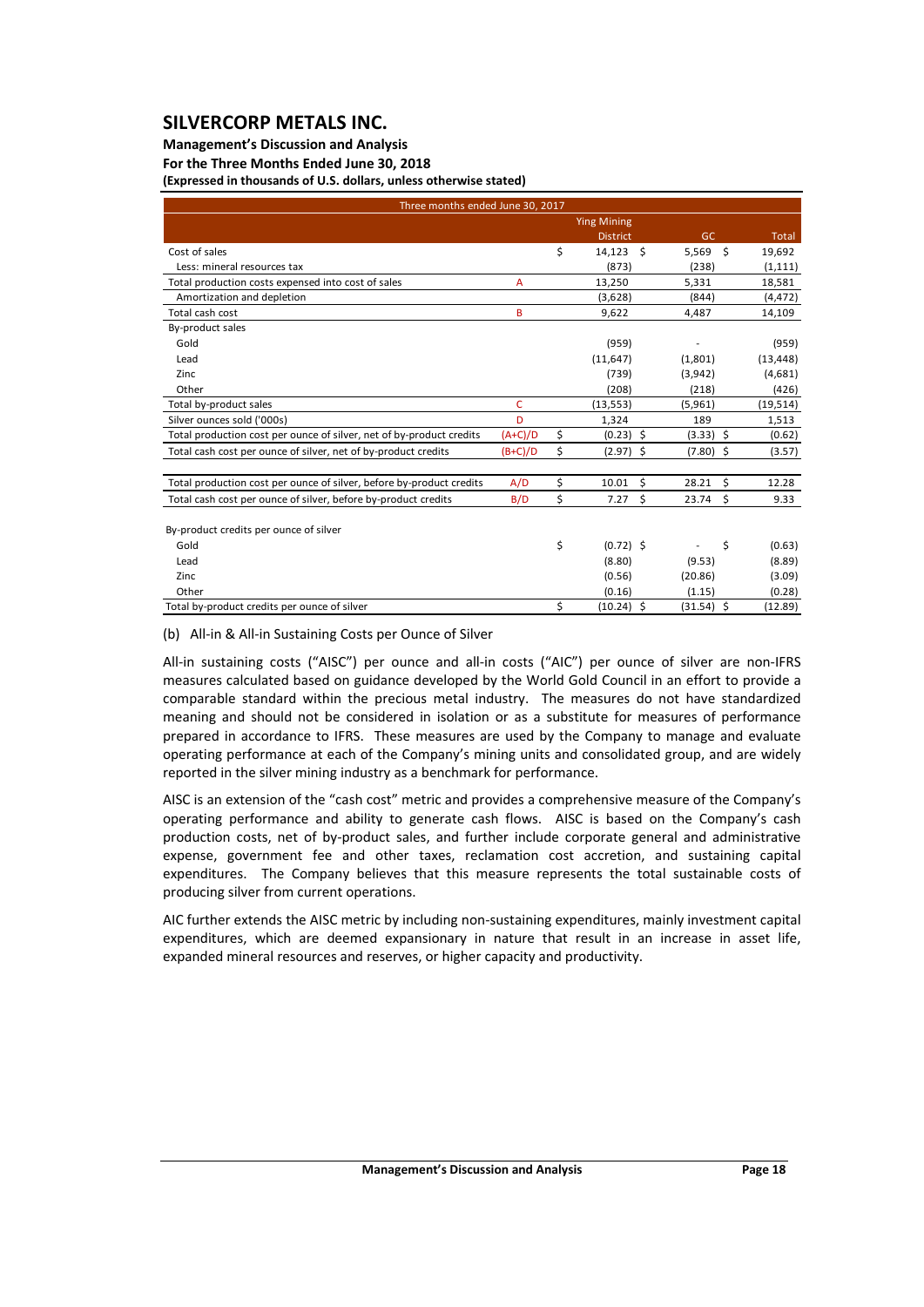### **Management's Discussion and Analysis**

**For the Three Months Ended June 30, 2018**

**(Expressed in thousands of U.S. dollars, unless otherwise stated)**

The following tables provide a detailed reconciliation of these measures for the periods presented:

|                                                               |             |    | <b>Ying Mining</b> |    |            |    |              | <b>Developing</b> |   |                          |     |              |
|---------------------------------------------------------------|-------------|----|--------------------|----|------------|----|--------------|-------------------|---|--------------------------|-----|--------------|
| Three months ended June 30, 2018                              |             |    | <b>District</b>    |    | <b>BYP</b> |    | <b>GC</b>    | <b>Projects</b>   |   | Corporate                |     | <b>Total</b> |
| Cost of sales (as reported)                                   |             | \$ | 15,336             | \$ | ٠.         | \$ | $4,938$ \$   | ۰                 | Ś | $\sim$                   | \$. | 20,274       |
| Depreciation, amortization and depletion                      |             |    | (3,918)            |    |            |    | (830)        |                   |   | ۰.                       |     | (4,748)      |
| <b>By-products credits</b>                                    |             |    | (18, 617)          |    | ۰          |    | (6,685)      |                   |   | ٠                        |     | (25, 302)    |
| Total cash cost, net of by-product credits                    |             |    | (7, 199)           |    | ٠          |    | (2,577)      |                   |   |                          |     | (9,776)      |
| <b>General &amp; administrative</b>                           |             |    | 1,276              |    | 196        |    | 522          | 137               |   | 2,341                    |     | 4,472        |
| Amortization included in general & administrative             |             |    | (102)              |    | (81)       |    | (81)         |                   |   | (40)                     |     | (304)        |
| Government fees and other taxes                               |             |    | 615                |    | 10         |    | 157          |                   |   | 20                       |     | 802          |
| <b>Reclamation accretion</b>                                  |             |    | 104                |    | 9          |    | 8            | 3                 |   |                          |     | 124          |
| Sustaining capital                                            |             |    | 4,932              |    |            |    | 267          |                   |   | 78                       |     | 5,277        |
| All-in sustaining cost, net of by-product credits             | A           | Ś  | $(374)$ \$         |    | 134        |    | $(1,704)$ \$ | 140               |   | 2,399                    | s.  | 595          |
| Non-sustaining expenditures                                   |             |    | 1,431              |    | 58         |    |              | 182               |   |                          |     | 1,671        |
| All-in cost, net of by-product credits                        | в           |    | 1,057              | -S | 192        | s  | $(1,704)$ \$ | 322               |   | 2,399                    | s   | 2,266        |
| <b>Ounces of silver sold</b>                                  | с           |    | 1,313              |    |            |    | 150          |                   |   |                          |     | 1,463        |
| All-in sustaining cost per ounce of silver, net of by-product |             |    |                    |    |            |    |              |                   |   |                          |     |              |
| credits                                                       | $A/C$ \$    |    | $(0.28)$ \$        |    | $\sim$     |    | $(11.36)$ \$ | ۰.                |   | $\overline{a}$           | Ŝ.  | 0.41         |
| All-in cost per ounce of silver, net of by-product credits    | $B/C \cong$ |    | 0.81               | s  | $\sim$     | -S | $(11.36)$ \$ | ۰                 |   | $\overline{\phantom{0}}$ | S   | 1.55         |

|                                                               |          |    | <b>Ying Mining</b> |      |                          |    |             |      | <b>Developing</b>        |           |      |              |
|---------------------------------------------------------------|----------|----|--------------------|------|--------------------------|----|-------------|------|--------------------------|-----------|------|--------------|
| Three months ended June 30, 2017                              |          |    | <b>District</b>    |      | <b>BYP</b>               |    | GC.         |      | <b>Projects</b>          | Corporate |      | <b>Total</b> |
| Cost of sales (as reported)                                   |          | Ś. | $14,123$ \$        |      | $\overline{\phantom{a}}$ | \$ | $5,569$ \$  |      | $\sim$                   | \$        | - \$ | 19,692       |
| Depreciation, amortization and depletion                      |          |    | (3,628)            |      |                          |    | (844)       |      |                          |           |      | (4, 472)     |
| By-products credits                                           |          |    | (13, 553)          |      | ٠                        |    | (5,961)     |      |                          | ۰         |      | (19, 514)    |
| Total cash cost, net of by-product credits                    |          |    | (3,058)            |      |                          |    | (1,236)     |      |                          |           |      | (4, 294)     |
| General & administrative                                      |          |    | 1,332              |      | 163                      |    | 529         |      | 68                       | 2,478     |      | 4,570        |
| Amortization included in general & administrative             |          |    | (97)               |      | (83)                     |    | (52)        |      |                          | (48)      |      | (280)        |
| Government fees and other taxes                               |          |    | 695                |      |                          |    | 132         |      |                          | 14        |      | 841          |
| Reclamation accretion                                         |          |    | 89                 |      | 8                        |    |             |      | $\mathbf{1}$             |           |      | 105          |
| Sustaining capital                                            |          |    | 5,890              |      | 37                       |    | 151         |      |                          | 92        |      | 6,170        |
| All-in sustaining cost, net of by-product credits             | A        | S. | 4,851              | S    | 125                      | Ŝ  | (469)       | Ŝ.   | 69                       | 2,536     | S    | 7,112        |
| Non-sustaining expenditures                                   |          |    | 386                |      |                          |    | 566         |      |                          |           |      | 952          |
| All-in cost, net of by-product credits                        | в        | Ś  | 5,237              | Ś.   | 125                      | Ŝ  | 97          |      | 69                       | 2,536     | Ŝ    | 8,064        |
| Ounces of silver sold                                         | c        |    | 1,324              |      |                          |    | 189         |      |                          |           |      | 1,513        |
| All-in sustaining cost per ounce of silver, net of by-product |          |    |                    |      |                          |    |             |      |                          |           |      |              |
| credits                                                       | $A/C$ \$ |    | 3.66 <sub>5</sub>  |      |                          | Ŝ  | $(2.48)$ \$ |      | $\sim$                   | $\sim$    | Ś    | 4.70         |
| All-in cost per ounce of silver, net of by-product credits    | B/C      | Ś. | 3.96               | - \$ |                          | Ś  | 0.51        | - \$ | $\overline{\phantom{0}}$ | $\sim$    | Ś    | 5.33         |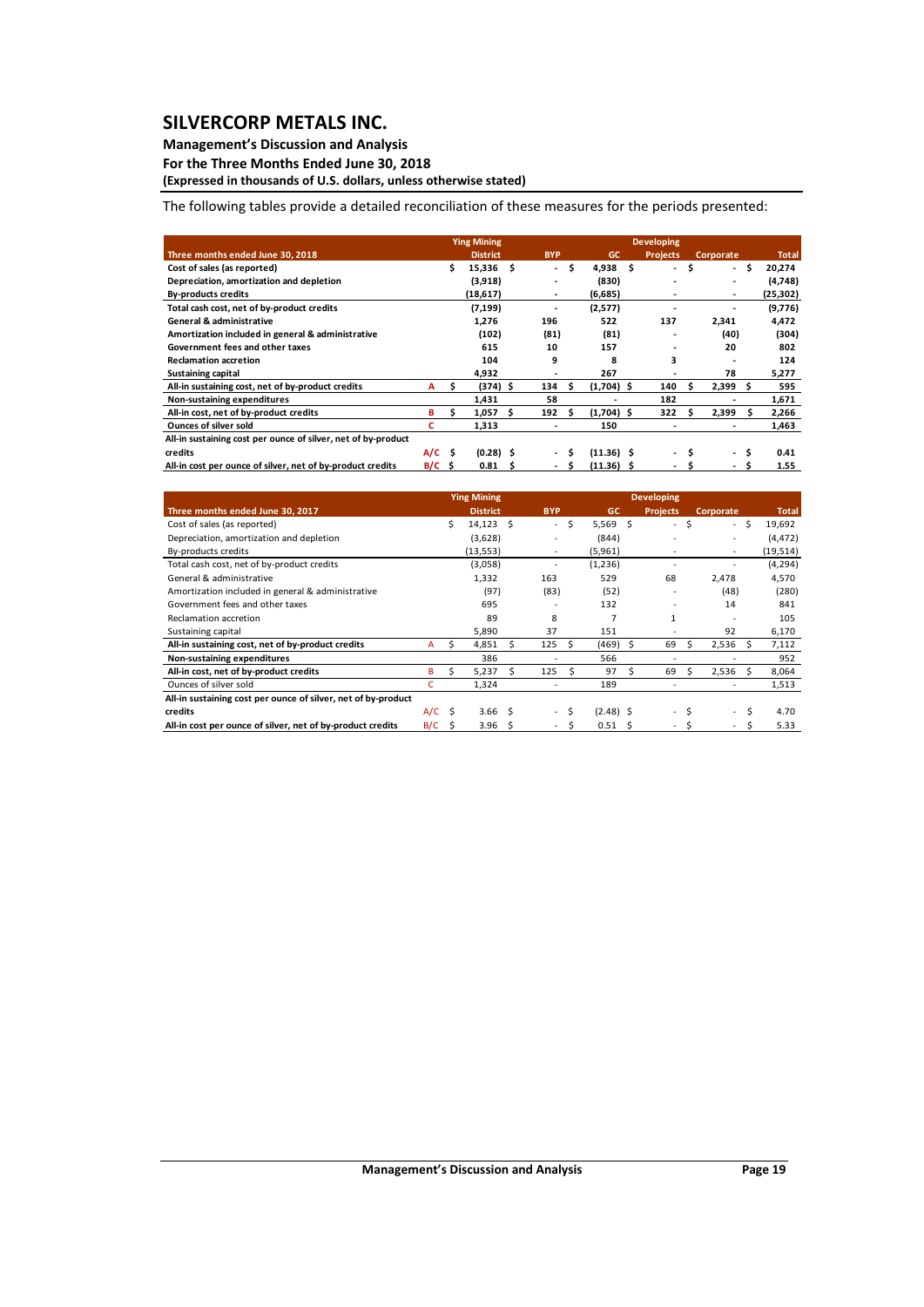#### **Management's Discussion and Analysis For the Three Months Ended June 30, 2018 (Expressed in thousands of U.S. dollars, unless otherwise stated)**

## (c) Average Production Costs

The Company assesses average production costs as the total production costs on a co-product basis. This is calculated by allocating the Company's total cost of sales to each co-product based on the ratio of actual sales volumes multiplied by realized sales prices. The following table provides a reconciliation of average production costs for the periods presented:

|                                            | Three months ended June 30, 2018 |                    |     |           |     |              |
|--------------------------------------------|----------------------------------|--------------------|-----|-----------|-----|--------------|
|                                            |                                  | <b>Ying Mining</b> |     |           |     |              |
|                                            |                                  | <b>District</b>    |     | <b>GC</b> |     | <b>Total</b> |
| Cost of slaes                              |                                  | \$<br>15,336       | Ŝ.  | 4,938     | Ŝ.  | 20,274       |
| Less: mineral resources tax                |                                  | (1,004)            |     | (245)     |     | (1,249)      |
| Production costs expensed in cost of sales | A                                | 14,332             |     | 4,693     |     | 19,025       |
| Metals revenue (in thousands of US\$)      |                                  |                    |     |           |     |              |
| Silver                                     | в                                | 18,350             |     | 1,473     |     | 19,823       |
| Gold                                       | c                                | 692                |     |           |     | 692          |
| Lead                                       | D                                | 15,275             |     | 1,776     |     | 17,051       |
| Zinc                                       | Е                                | 2,516              |     | 4,896     |     | 7,412        |
| Other                                      | F                                | 134                |     | 13        |     | 147          |
|                                            | G                                | 36,967             |     | 8,158     |     | 45,125       |
| <b>Metals sold</b>                         |                                  |                    |     |           |     |              |
| Silver (in thousands of ounces)            | н                                | 1,313              |     | 150       |     | 1,463        |
| Gold (in thousands of ounces)              |                                  | 0.7                |     |           |     | 0.7          |
| Lead (in thousands of pounds)              |                                  | 13,313             |     | 1,583     |     | 14,896       |
| Zinc (in thousands of pounds)              | К                                | 2,133              |     | 4,244     |     | 6,377        |
| Other (in thousands of pounds)             |                                  | 108                |     | 3,794     |     | 3,902        |
| Average production cost (\$/unit)          |                                  |                    |     |           |     |              |
| Silver                                     | $B/G^*A/H$                       | \$<br>5.42         | \$  | 5.65      | Ŝ.  | 5.71         |
| Gold                                       | $C/G^*A/I$                       | \$<br>383          | \$. |           | \$  | 417          |
| Lead                                       | $D/G^*A/J$                       | \$<br>0.44         | \$. | 0.65      | \$. | 0.48         |
| Zinc                                       | $E/G^*A/K$                       | \$<br>0.46         | \$. | 0.66      | \$  | 0.49         |
| Other                                      | $F/G^*A/L$                       | \$<br>0.48         | \$  |           | \$  | 0.02         |

|                                            | Three months ended June 30, 2017 |                    |    |           |    |              |
|--------------------------------------------|----------------------------------|--------------------|----|-----------|----|--------------|
|                                            |                                  | <b>Ying Mining</b> |    |           |    |              |
|                                            |                                  | <b>District</b>    |    | <b>GC</b> |    | <b>Total</b> |
| Cost of slaes                              |                                  | \$<br>14,123       | Ŝ. | 5,569     | \$ | 19,692       |
| Less: mineral resources tax                |                                  | (873)              |    | (238)     |    | (1, 111)     |
| Production costs expensed in cost of sales | А                                | 13,250             |    | 5,331     |    | 18,581       |
| Metals revenue (in thousands of US\$)      |                                  |                    |    |           |    |              |
| Silver                                     | B                                | 18,204             |    | 1,979     |    | 20,183       |
| Gold                                       | с                                | 959                |    |           |    | 959          |
| Lead                                       | D                                | 11,647             |    | 1,801     |    | 13,448       |
| Zinc                                       | Ε                                | 739                |    | 3,942     |    | 4,681        |
| Other                                      | F                                | 208                |    | 218       |    | 426          |
|                                            | G                                | 31,757             |    | 7,940     |    | 39,697       |
| Metals sold                                |                                  |                    |    |           |    |              |
| Silver (in thousands of ounces)            | н                                | 1,324              |    | 189       |    | 1,513        |
| Gold (in thousands of ounces)              |                                  | 0.9                |    |           |    | 0.9          |
| Lead (in thousands of pounds)              |                                  | 13,765             |    | 2,147     |    | 15,912       |
| Zinc (in thousands of pounds)              | К                                | 755                |    | 4,244     |    | 4,999        |
| Other (in thousands of pounds)             |                                  | 254                |    | 7,902     |    | 8,156        |
| Average production cost (\$/unit)          |                                  |                    |    |           |    |              |
| Silver                                     | $B/G^*A/H$                       | \$<br>5.74         | Ŝ. | 7.03      | \$ | 6.24         |
| Gold                                       | $C/G^*A/I$                       | \$<br>445          | \$ |           | \$ | 499          |
| Lead                                       | $D/G^*A/J$                       | \$<br>0.35         | \$ | 0.56      | Ś  | 0.40         |
| Zinc                                       | $E/G^*A/K$                       | \$<br>0.41         | \$ | 0.62      | \$ | 0.44         |
| Other                                      | $F/G^*A/L$                       | \$<br>0.34         | \$ | 0.02      | \$ | 0.02         |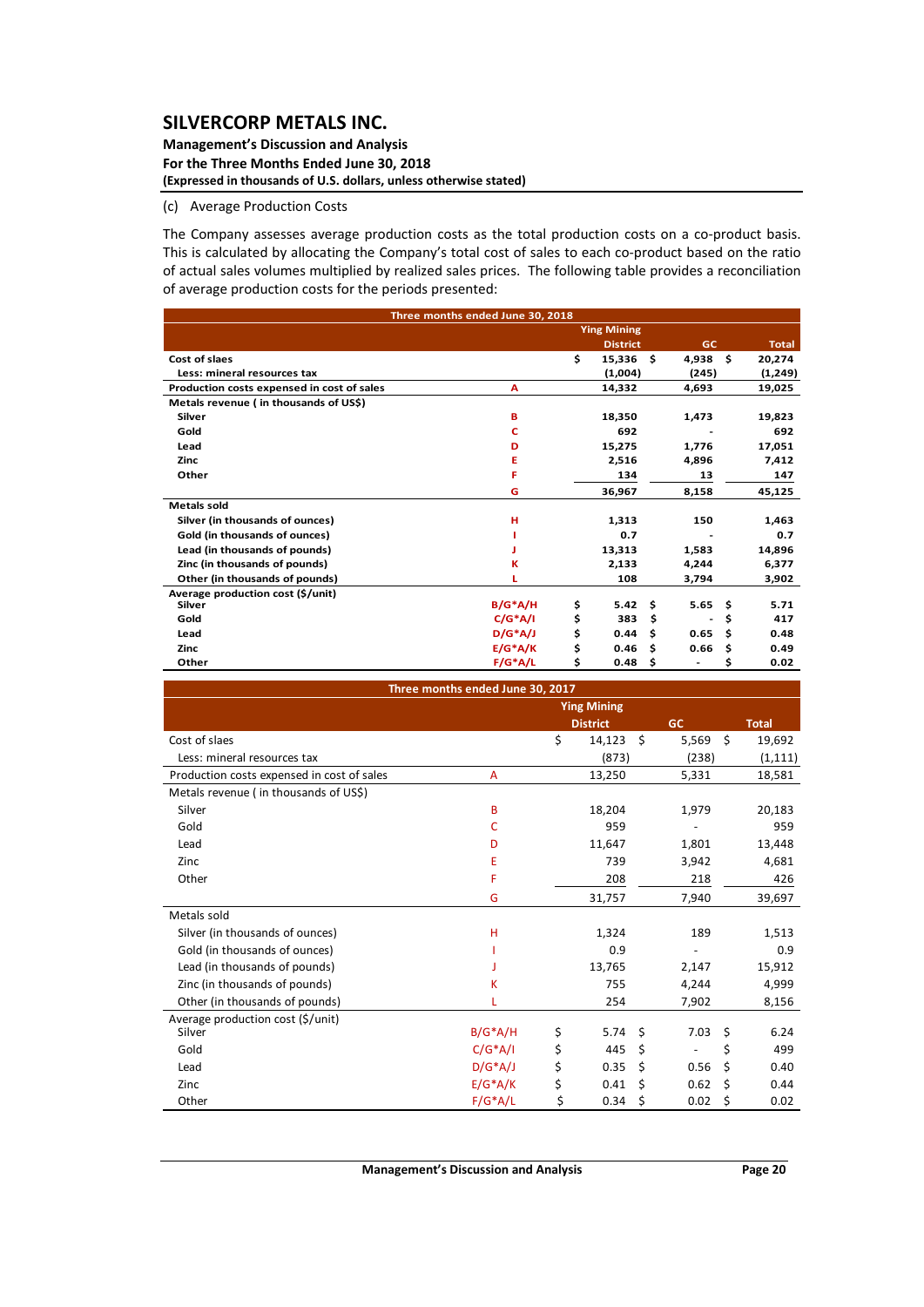### **Management's Discussion and Analysis For the Three Months Ended June 30, 2018**

**(Expressed in thousands of U.S. dollars, unless otherwise stated)**

### (d) Production Costs per Tonne

| Three months ended June 30, 2018                      |             |    | <b>Ying Mining</b> |     |                    |     |                |    |                     |
|-------------------------------------------------------|-------------|----|--------------------|-----|--------------------|-----|----------------|----|---------------------|
|                                                       |             |    | <b>District</b>    |     | GC                 |     | Other          |    | <b>Consolidated</b> |
| Cost of sales                                         |             | \$ | $15,336$ \$        |     | $4,938$ \$         |     | ٠              | Ś  | 20,274              |
| Less: mineral resources tax                           |             |    | (1,004)            |     | (245)              |     |                |    | (1,249)             |
| Less: stockpile and concentrate inventory - Beginning |             |    | (5, 353)           |     | (340)              |     | (891)          |    | (6,584)             |
| Add: stockpile and concentrate inventory - Ending     |             |    | 7.761              |     | 619                |     | 846            |    | 9,226               |
| Adjustment for foreign exchange movement              |             |    | (67)               |     | (2)                |     | 45             |    | (24)                |
| <b>Total production costs</b>                         |             | Ś  | 16,673             | s.  | 4,970              | Ś   | $\blacksquare$ | Ś  | 21,643              |
| Non-cash mining costs                                 | A           |    | 4,087              |     | 627                |     | ٠              |    | 4,714               |
| Non-cash milling costs                                | B           |    | 358                |     | 219                |     |                |    | 577                 |
| <b>Total non-cash production costs</b>                |             | Ś  | 4,445              | - Ś | 846                | Ś   | $\blacksquare$ | Ś  | 5,291               |
| Cash mining costs                                     | c           |    | 9,951              |     | 2,941              |     | ٠              |    | 12,892              |
| Shipping costs                                        | D           |    | 671                |     |                    |     |                |    | 671                 |
| <b>Cash milling costs</b>                             | E           |    | 1,606              |     | 1,183              |     |                |    | 2,789               |
| <b>Total cash production costs</b>                    |             | Ś  | 12,228             | s.  | 4,124              | \$. | ٠              | Ś  | 16,352              |
| Ore mined ('000s)                                     | F           |    | 156.730            |     | 79.967             |     |                |    | 236.697             |
| Ore shipped ('000s)                                   | G           |    | 155.530            |     | 79.967             |     |                |    | 235.498             |
| Ore milled ('000s)                                    | н           |    | 155.929            |     | 81.811             |     |                |    | 237.740             |
| <b>Per tonne Production costs</b>                     |             |    |                    |     |                    |     |                |    |                     |
| Non-cash mining costs (\$/tonne)                      | $I = A/F$   |    | 26.08              |     | 7.84               |     |                |    | 19.92               |
| Non-cash milling costs (\$/tonne)                     | J=B/H       |    | 2.30               |     | 2.68               |     |                |    | 2.43                |
| Non-cash production costs (\$/tonne)                  | $K=H+J$     | Ś. | 28.38 <sup>5</sup> |     | 10.52 <sub>5</sub> |     |                | Ś  | 22.35               |
| Cash mining costs (\$/tonne)                          | $L = C/F$   |    | 63.49              |     | 36.78              |     |                |    | 54.47               |
| Shipping costs (\$/tonne)                             | $M=D/G$     |    | 4.31               |     |                    |     |                |    | 2.85                |
| Cash milling costs (\$/tonne)                         | $N=E/H$     |    | 10.30              |     | 14.46              |     |                |    | 11.73               |
| Cash production costs (\$/tonne)                      | $0=L+M+N$   | Ś. | 78.10              | - Ś | 51.24              | \$. | ٠              | \$ | 69.05               |
| Total production costs (\$/tonne)                     | $P = K + O$ | Ś  | 106.48             | -\$ | 61.76              | \$  | ٠              | \$ | 91.40               |

| Three months ended June 30, 2017                      |             |    | <b>Ying Mining</b> |      |           |      |                          |    |              |
|-------------------------------------------------------|-------------|----|--------------------|------|-----------|------|--------------------------|----|--------------|
|                                                       |             |    | <b>District</b>    |      | <b>GC</b> |      | Other                    |    | Consolidated |
| Cost of sales                                         |             | Ś  | 14,123             | - \$ | 5,569     | - \$ |                          | Ś  | 19,692       |
| Less: mineral resources tax                           |             |    | (873)              |      | (238)     |      |                          |    | (1, 111)     |
| Less: stockpile and concentrate inventory - Beginning |             |    | (3,514)            |      | (1, 358)  |      | (814)                    |    | (5,686)      |
| Add: stockpile and concentrate inventory - Ending     |             |    | 4,943              |      | 294       |      | 826                      |    | 6,063        |
| Adjustment for foreign exchange movement              |             |    | (87)               |      | 90        |      | (12)                     |    | (9)          |
| <b>Total production costs</b>                         |             | Ś. | 14,592             | Ś.   | 4,357     | Ś.   |                          | \$ | 18,949       |
| Non-cash mining costs                                 | A           |    | 3,512              |      | 505       |      |                          |    | 4,017        |
| Non-cash milling costs                                | B           |    | 335                |      | 206       |      | $\overline{\phantom{a}}$ |    | 541          |
| Total non-cash production costs                       |             | \$ | 3,847              | \$   | 711       | \$   |                          | \$ | 4,558        |
| Cash mining costs                                     | C           |    | 8,787              |      | 2,543     |      |                          |    | 11,330       |
| Shipping costs                                        | D           |    | 627                |      |           |      |                          |    | 627          |
| Cash milling costs                                    | E           |    | 1,331              |      | 1,103     |      |                          |    | 2,434        |
| Total cash production costs                           |             | Ś  | 10,745             | Ś.   | 3,646     | \$   |                          | \$ | 14,391       |
| Ore mined ('000s)                                     | F           |    | 160.408            |      | 64.865    |      |                          |    | 225.273      |
| Ore shipped ('000s)                                   | G           |    | 153.819            |      | 64.865    |      |                          |    | 218.684      |
| Ore milled ('000s)                                    | н           |    | 164.959            |      | 65.944    |      |                          |    | 230.903      |
| Per tonne Production costs                            |             |    |                    |      |           |      |                          |    |              |
| Non-cash mining costs (\$/tonne)                      | $I = A/F$   |    | 21.89              |      | 7.79      |      |                          |    | 17.83        |
| Non-cash milling costs (\$/tonne)                     | $J=B/H$     |    | 2.03               |      | 3.12      |      |                          |    | 2.34         |
| Non-cash production costs (\$/tonne)                  | $K=H+J$     | Ś. | 23.92              | Ś.   | 10.91     | Ś    | $\overline{a}$           | \$ | 20.17        |
| Cash mining costs (\$/tonne)                          | $L = C/F$   |    | 54.78              |      | 39.20     |      |                          |    | 50.29        |
| Shipping costs (\$/tonne)                             | $M = D/G$   |    | 4.08               |      |           |      |                          |    | 2.87         |
| Cash milling costs (\$/tonne)                         | $N = E/H$   |    | 8.07               |      | 16.73     |      | $\overline{a}$           |    | 10.54        |
| Cash production costs (\$/tonne)                      | $0=L+M+N$   | Ś  | 66.93              | Ś    | 55.93     | Ś    | $\overline{\phantom{m}}$ | \$ | 63.70        |
| Total production costs (\$/tonne)                     | $P = K + O$ | \$ | 90.85              | Ś    | 66.84     | \$   | $\overline{a}$           | \$ | 83.87        |

#### **11. Critical Accounting Policies and Estimates**

The preparation of financial statements in conformity with IFRS requires management to make estimates and assumptions that affect the amounts reported on the consolidated financial statements. These critical accounting estimates represent management estimates that are uncertain and any changes in these estimates could materially impact the Company's consolidated financial statements. Management continuously reviews its estimates and assumptions using the most current information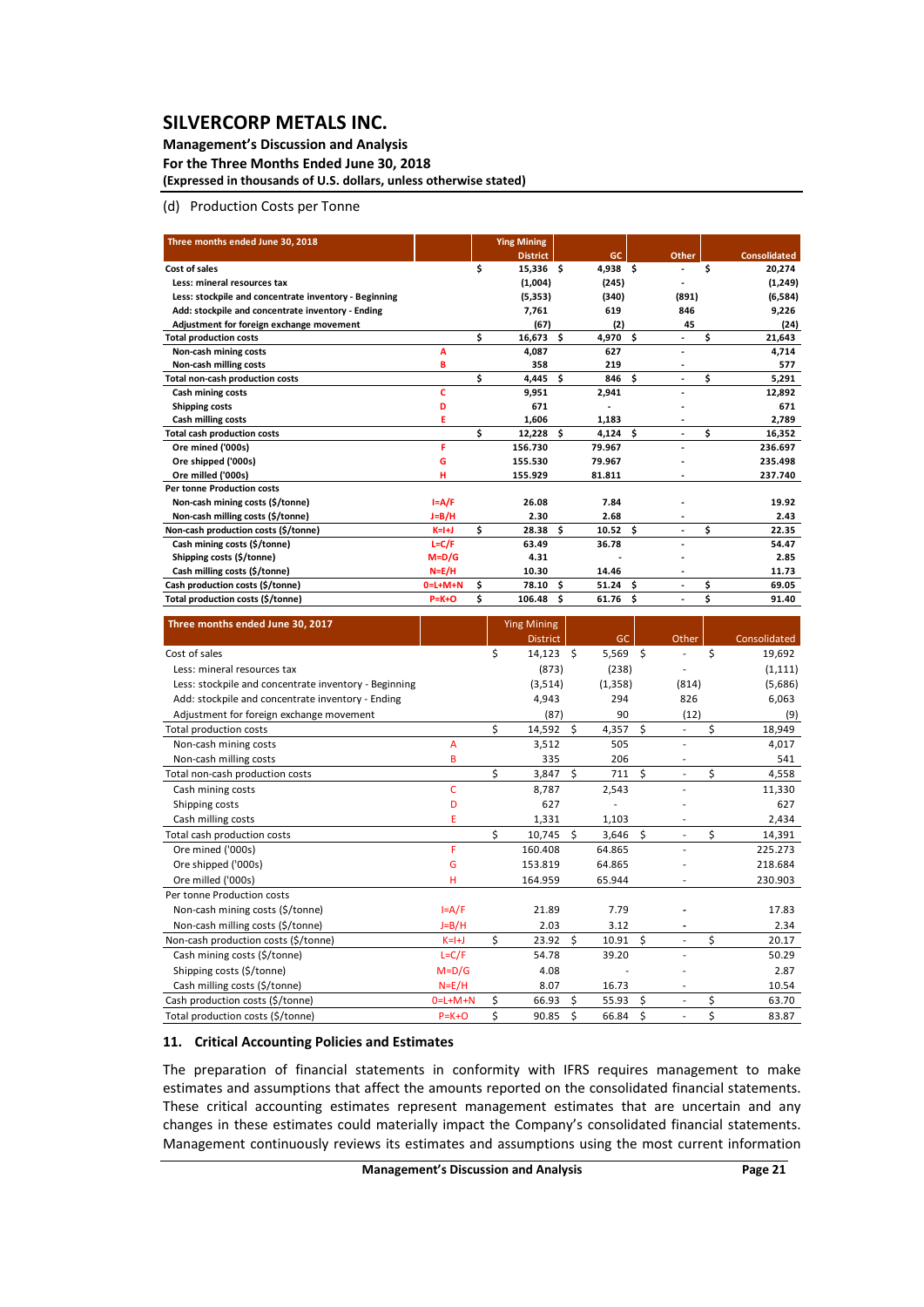### **Management's Discussion and Analysis For the Three Months Ended June 30, 2018 (Expressed in thousands of U.S. dollars, unless otherwise stated)**

available. The Company's critical accounting policies and estimates are described in Note 2 of the unaudited condensed consolidated financial statements as of and ended June 30, 2017, as well as the audited consolidated financial statements for the year ended March 31, 2017.

### (i) Ore reserve and mineral resource estimates

Ore reserves are estimates of the amount of ore that can be economically and legally extracted from the Company's mining properties. The Company estimates its ore reserves and mineral resources based on information compiled by appropriately qualified persons relating to the geological and technical data on the size, depth, shape and grade of the ore body and suitable production techniques and recovery rates. Such an analysis requires complex engineering and geological judgements to interpret the data. The estimation of recoverable reserves is based upon factors such as estimates of foreign exchange rates, commodity prices, future capital requirements, and production costs along with engineering and geological assumptions and judgements made in estimating the size and grade of the ore body.

The Company estimates ore reserves in accordance with National Instrument 43‐101, "Standards of Disclosure for Mineral Projects", issued by the Canadian Securities Administrators. There are numerous assumptions including:

- Future production estimates which include proved and probable reserves, resource estimates and committed expansions;
- Expected future commodity prices, based on current market price, forward prices and the Company's assessment of the long‐term average price; and
- Future cash costs of production, capital expenditure and rehabilitation obligations.

As the economic assumptions change and as additional geological information is produced during the operation of a mine, estimates of reserves may change. Such changes may impact the Company's reported financial position and results which include:

- The carrying value of mineral rights and properties and plant and equipment may be affected due to changes in estimated future cash flows;
- Depreciation and depletion charges in net income may change where such charges are determined using the units of production method, or where the useful life of the related assets change; and
- The recognition and carrying value of deferred income tax assets may change due to changes in the judgements regarding the existence of such assets and in estimates of the likely recovery of such assets.

## (ii) Impairment of assets

Where an indicator of impairment exists, a formal estimate of the recoverable amount is made, which is determined as the higher of the fair value less costs to sell and value in use. These assessments require the use of estimates and assumptions such as long-term commodity prices (considering current and historical prices, price trends and related factors), discount rates, operating costs, future capital requirements, closure and rehabilitation costs, exploration potential, reserves and operating performance (which includes production and sales volumes). These estimates and assumptions are subject to risk and uncertainty. Therefore, there is a possibility that changes in circumstances will impact these projections, which may impact the recoverable amount of assets and/or CGUs. Fair value is determined as the amount that would be obtained from the sale of the asset in an arm's length transaction between knowledgeable and willing parties. Fair value for mineral assets is generally determined as the present value of estimated future cash flows arising from the continued use of the asset, which includes estimates such as the cost of future expansion plans and eventual disposal, using assumptions that an independent market participant may take into account. Cash flows are discounted to their present value using a discount rate that reflects current market assessments of the time value of money and the risks specific to the asset.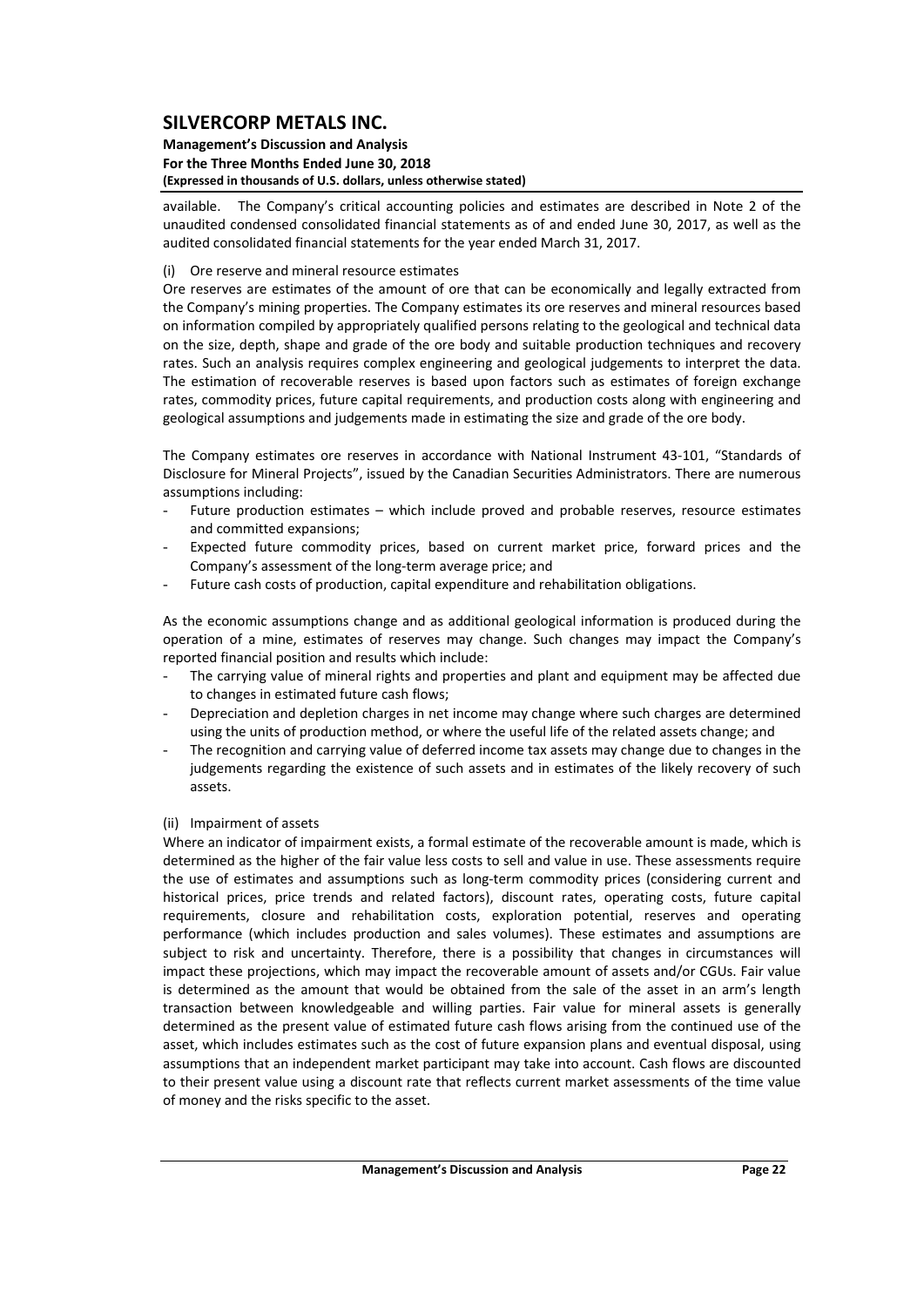**Management's Discussion and Analysis For the Three Months Ended June 30, 2018 (Expressed in thousands of U.S. dollars, unless otherwise stated)**

- **12. New Accounting Standards**
- **(a) Adoption of new accounting standards**

### *IFRS 9 (2014) – Financial Instruments (amended 2014)*

On April 1, 2018, the Company adopted, retrospectively without restatement, IFRS 9 – Financial Instruments, the final version issued in 2014 by IASB ("IFRS 9 2014"). As the Company has applied IFRS 9 (2010) effective April 1, 2011, the adoption of IFRS 9 (2014) has no impact on the classification or the carrying value of the Company's financial instruments. IFRS 9 (2014) introduced a single expected credit loss impairment model for the financial assets measured at amortized cost and for debt instrument at fair value through other comprehensive income, which is based on changes in credit quality since initial recognition. The adoption of the expected credit loss impairment model did not have a significant impact on the Company's financial statements. IFRS 9 (2014) change the requirements for hedge effectiveness and consequently for the application of hedge accounting. As the Company does not apply hedge accounting, the adoption of IFRS 9 (2014) with regards to hedge accounting did not impact the Company or its accounting policies.

### *IFRS 15 – Revenue from contracts with customers*

The Company adopted IFRS 15 – Revenue from contracts with customers (IFRS 15), using the modified retrospective approach, on April 1, 2018, and the adoption of IFRS 15 has no cumulative impact on its opening retained earnings as at April 1, 2018. IFRS 15 introduces a revenue recognition model under which an entity recognizes revenue to reflect the transfer of promised goods or services to customers in an amount that reflects the consideration to which the entity expects to be entitled in exchange for those goods or services. IFRS 15 also introduces the concept of performance obligations that are defined as "distinct" promised goods or services, and requires entities to apportion revenue earned to the distinct performance obligation on a relative standalone selling price basis. The company reviewed its revenue streams and underly contracts with customers and determined that the adoption of IFRS 15 has no impact on the Company's financial statements.

### *Other narrow scope amendments*

The Company has adopted IFRIC interpretation 22 – Foreign currency transaction and advanced consideration, and narrow scope amendments to IFRS 2 – Share-based payment, which did not have a material impact on the Company's financial statements.

## **(b) Accounting standards not yet effective**

### **IFRS 16 – Lease**

IFRS 16 – *Leases* ("IFRS 16") was issued by the IASB and will replace *Leases* ("IAS 17") and *Determining whether an arrangement contains a lease* ("IFRIC 4"). IFRS 16 applies a control model to the identification of leases, distinguishing between a lease and a non-lease component on the basis of whether the customer controls the specific asset. For those contracts that are or contain a lease, IFRS 16 introduces significant changes to the accounting for contracts that are or contain a lease, introducing a single, on‐balance sheet accounting model that is similar to current finance lease accounting, with limited exceptions for short-term leases or leases of low value assets. Lessor accounting remains similar to current accounting practice. The standard is effective for annual periods beginning on or after January 1, 2019, with early application permitted for entities that apply IFRS 15. The Company anticipates that the application of IFRS 16 will result in an increase in the recognition of right of use assets and lease liabilities related to leases with terms greater than 12 months on the Consolidated Statements of Financial Position on April 1, 2019. IFRS 16 will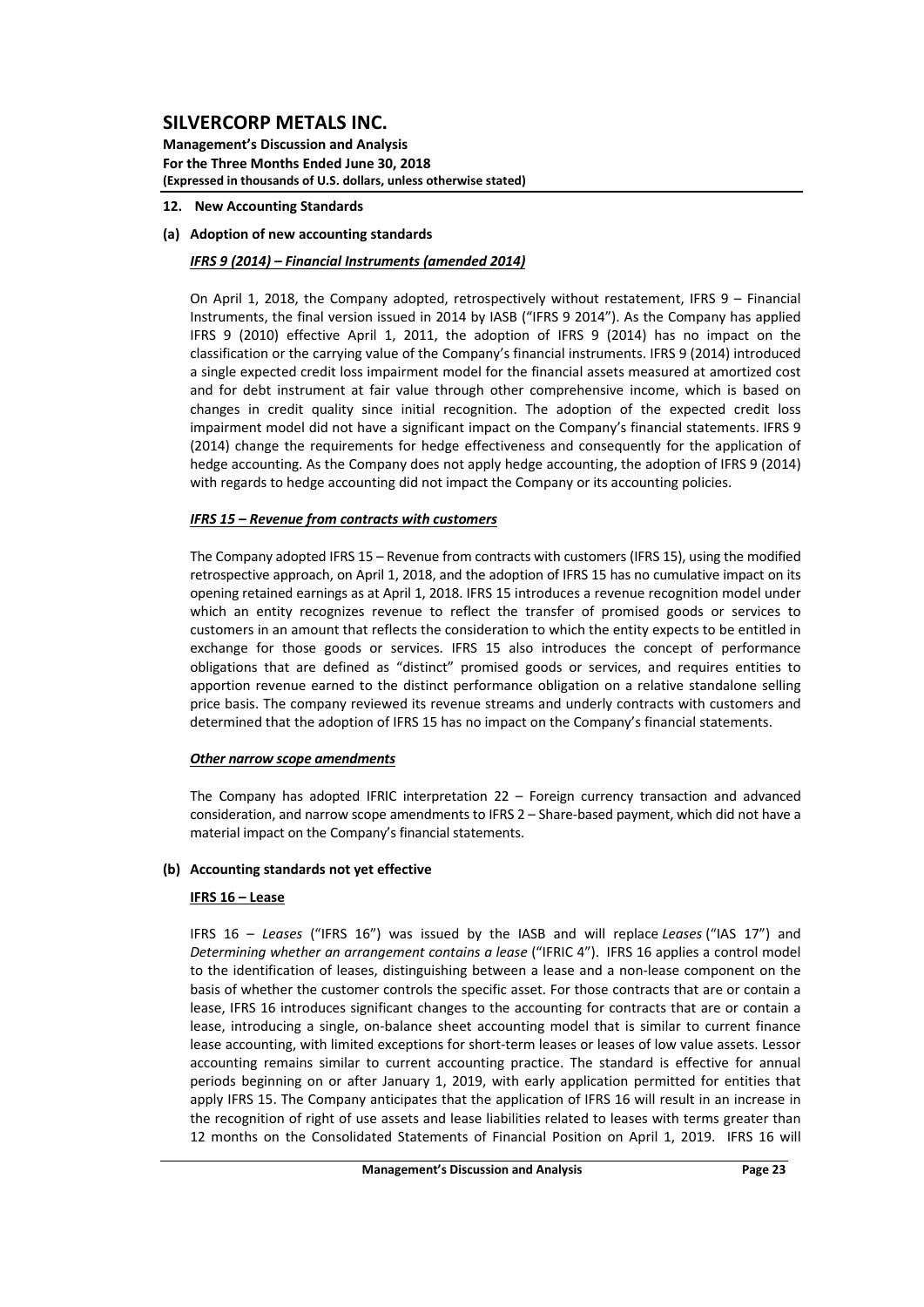### **Management's Discussion and Analysis For the Three Months Ended June 30, 2018 (Expressed in thousands of U.S. dollars, unless otherwise stated)**

further result in increased depreciation and amortization on these rights of use assets and increased interest on these additional lease liabilities. These lease payments will be recorded as financing outflows on the Consolidated Statements of Cash Flows. The Company expects to identify and collect data relating to existing lease agreements during Fiscal 2019.

#### **13. Other MD&A Requirements**

Additional information relating to the Company:

- (a) may be found on SEDAR at www.sedar.com;
- (b) may be found at the Company's web‐site www.silvercorpmetals.com;
- (c) may be found in the Company's Annual Information Form; and,
- (d) is also provided in the Company's annual audited consolidated financial statements as of March 31, 2018.

### **14. Outstanding Share Data**

As at the date of this MD&A, the following securities were outstanding:

(a) Share Capital

Authorized ‐ unlimited number of common shares without par value

Issued and outstanding – **167,879,612** common shares with a recorded value of **\$229.8 million**

Shares subject to escrow or pooling agreements ‐ \$nil

(b) Options

As at the date of this report, the outstanding options comprise the following:

| <b>Number of Options</b> | Exercise Price (CAD\$) | <b>Expiry Date</b> |
|--------------------------|------------------------|--------------------|
| 30,000                   | 5.58                   | 2/24/2020          |
| 143,000                  | 4.34                   | 9/18/2019          |
| 840,000                  | 3.63                   | 1/18/2020          |
| 255,437                  | 3.41                   | 9/12/2018          |
| 1,010,000                | 3.36                   | 10/2/2020          |
| 1,032,500                | 3.23                   | 3/12/2021          |
| 118,500                  | 2.98                   | 1/21/2019          |
| 221,168                  | 1.75                   | 5/29/2019          |
| 340,000                  | 1.76                   | 10/14/2019         |
| 1,260,934                | 1.43                   | 6/2/2020           |
| 1,800,754                | 0.66                   | 12/31/2018         |
| 7,052,293                |                        |                    |

#### **15. Risks and Uncertainties**

The Company is exposed to many risks in conducting its business, including but not limit to: metal price risk as the Company derives its revenue from the sale of silver, lead, zinc, and gold; credit risk in the normal course of dealing with other companies and financial institutions; foreign exchange risk as the Company reports its financial statements in USD whereas the Company operates in jurisdictions that utilize other currencies; equity price risk and interest rate risk as the Company has investments in marketable securities that are traded in the open market or earn interest at market rates that are fixed to maturity or at variable interest rates; inherent risk of uncertainties in estimating mineral reserves and mineral resources; political risks; and environmental risk.

Management and the Board of Directors continuously assess risks that the Company is exposed to, and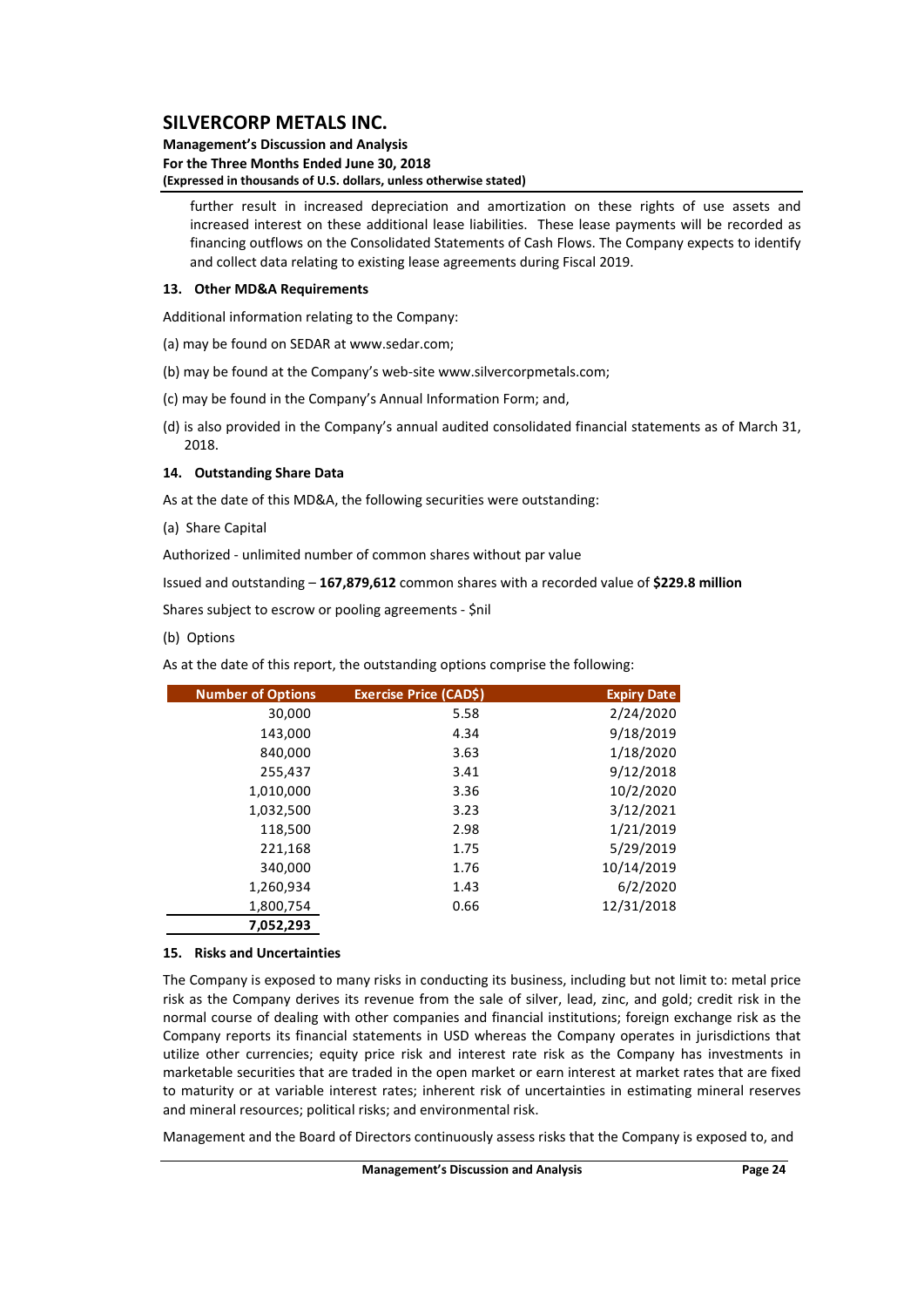**Management's Discussion and Analysis For the Three Months Ended June 30, 2018 (Expressed in thousands of U.S. dollars, unless otherwise stated)**

attempt to mitigate these risks where practical through a range of risk management strategies.

These and other risks are described in the Company's Annual Information Form and NI 43‐101 technical reports, which are available on SEDAR at www.sedar.com; Form 40‐F; Audited Consolidated Financial Statements; and Management's Discussion and Analysis for the year ended March 31, 2018. Readers are encouraged to refer to these documents for a more detailed description of some of the risks and uncertainties inherent to Silvercorp's business.

Metal Price Risk

The Company's sales prices for lead and zinc pounds are fixed against the Shanghai Metals Exchange as quoted at www.shmet.com; gold ounces are fixed against the Shanghai Gold Exchange as quoted at www.sge.com.cn and silver ounces are fixed against the Shanghai White Platinum & Silver Exchange as quoted at www.ex‐silver.com.

The Company's revenues, if any, are expected to be in large part derived from the mining and sale of silver, lead, zinc, and gold contained in metal concentrates. The prices of those commodities have fluctuated widely, particularly in recent years, and are affected by numerous factors beyond the Company's control including international and regional economic and political conditions; expectations of inflation; currency exchange fluctuations; interest rates; global or regional supply and demand for jewellery and industrial products containing silver and other metals; sale of silver and other metals by central banks and other holders, speculators and producers of silver and other metals; availability and costs of metal substitutes; and increased production due to new mine developments and improved mining and production methods. The price of base and precious metals may have a significant influence on the market price of the Company's shares and the value of the project. The effect of these factors on the price of base and precious metals, and therefore the viability of the Company's exploration projects and mining operations, cannot be accurately predicted.

If silver and other metals prices were to decline significantly or for an extended period of time, the Company may be unable to continue operations, develop its projects, or fulfil obligations under agreements with the Company's joint venture partners or under its permits or licenses.

Permits and licenses

All mineral resources and mineral reserves of the Company's subsidiaries are owned by their respective governments, and mineral exploration and mining activities may only be conducted by entities that have obtained or renewed exploration or mining permits and licenses in accordance with the relevant mining laws and regulations. No guarantee can be given that the necessary exploration and mining permits and licenses will be issued to the Company or, if they are issued, that they will be renewed, or if renewed under reasonable operational and/or financial terms, or in a timely manner, or that the Company will be in a position to comply with all conditions that are imposed.

Nearly all mining projects require government approval. There can be no certainty that approvals necessary to develop and operate mines on the Company's properties will be granted or renewed in a timely and/or economical manner, or at all.

Title to properties

With respect to the Company's Chinese properties, while the Company has investigated title to all of its mineral claims and to the best of its knowledge, title to all of its properties is in good standing, the properties may be subject to prior unregistered agreements or transfers and title may be affected by undetected defects. There may be valid challenges to the title of the Company's properties which, if successful, could impair development and/or operations. The Company cannot give any assurance that title to its properties will not be challenged. Title insurance is generally not available for mineral properties and the Company's ability to ensure that it has obtained secure claim to individual mineral properties or mining concessions may be severely constrained. The Company's mineral properties in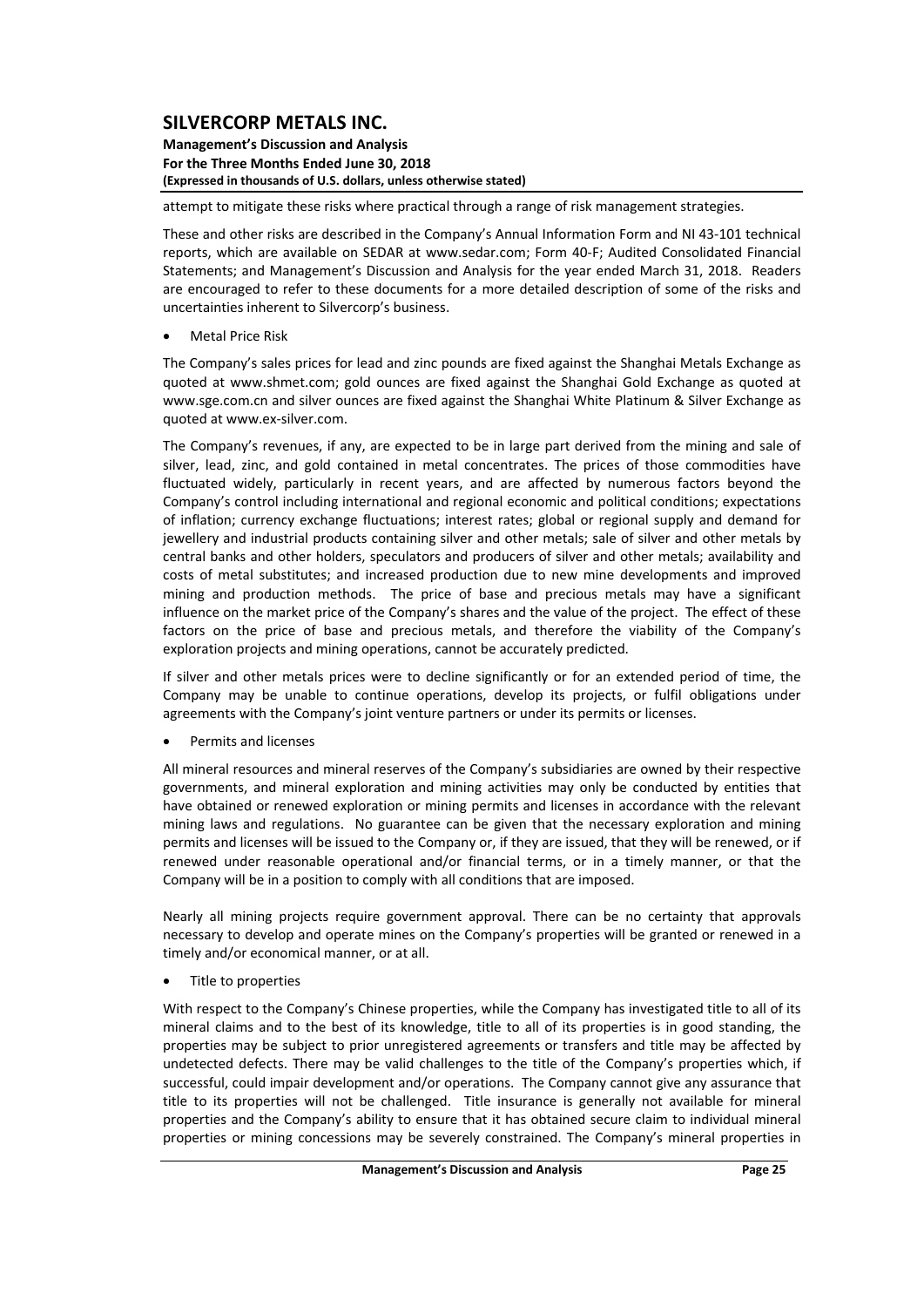**Management's Discussion and Analysis For the Three Months Ended June 30, 2018 (Expressed in thousands of U.S. dollars, unless otherwise stated)**

China have not been surveyed, and the precise location and extent thereof may be in doubt.

Operations and political conditions

All the properties in which the Company has an interest are located in China, which has different regulatory and legal standards than those in North America. Even when the Company's mineral properties are proven to host economic reserves of metals, factors such as political instability, terrorism, opposition and harassment from local miners, or governmental expropriation or regulation may prevent or restrict mining of any such deposits or repatriation of profits.

All the Company's operations are located in China. These operations are subject to the risks normally associated with conducting business in China. Some of these risks are more prevalent in countries which are less developed or have emerging economies, including uncertain political and economic environments, as well as risks of war and civil disturbances or other risks which may limit or disrupt a project, restrict the movement of funds or result in the deprivation of contractual rights or the taking of property by nationalization or expropriation without fair compensation, risk of adverse changes in laws or policies, increases in foreign taxation or royalty obligations, license fees, permit fees, delays in obtaining or the inability to obtain necessary governmental permits, limitations on ownership and repatriation of earnings, and foreign exchange controls and currency devaluations.

In addition, the Company may face import and export regulations, including export restrictions, disadvantages of competing against companies from countries that are not subject to similar laws, restrictions on the ability to pay dividends offshore, and risk of loss due to disease and other potential endemic health issues. Although the Company is not currently experiencing any significant or extraordinary problems in China arising from such risks, there can be no assurance that such problems will not arise in the future. The Company currently does not carry political risk insurance coverage.

The Company's interests in its mineral properties are held through joint venture companies established under and governed by the laws of China. The Company's joint venture partners in China include statesector entities and, like other state-sector entities, their actions and priorities may be dictated by government policies instead of purely commercial considerations. Additionally, companies with a foreign ownership component operating in China may be required to work within a framework which is different from that imposed on domestic Chinese companies. The Chinese government currently allows foreign investment in certain mining projects under central government guidelines. There can be no assurance that these guidelines will not change in the future.

Regulatory environment in China

The Company conducts operations in China. The laws of China differ significantly from those of Canada and all such laws are subject to change. Mining is subject to potential risks and liabilities associated with pollution of the environment and disposal of waste products occurring as a result of mineral exploration and production.

Failure to comply with applicable laws and regulations may result in enforcement actions and may also include corrective measures requiring capital expenditures, installation of additional equipment or remedial actions. Parties engaged in mining operations may be required to compensate those suffering loss or damage by reason of mining activities and may have civil or criminal fines or penalties imposed for violations of applicable laws and regulations.

New laws and regulations, amendments to existing laws and regulations, administrative interpretation of existing laws and regulations, or more stringent enforcement of existing laws and regulations could have a material adverse impact on future cash flow, results of operations and the financial condition of the Company.

Environmental risks

The Company's activities are subject to extensive laws and regulations governing environmental protection and employee health and safety, including environmental laws and regulations in China.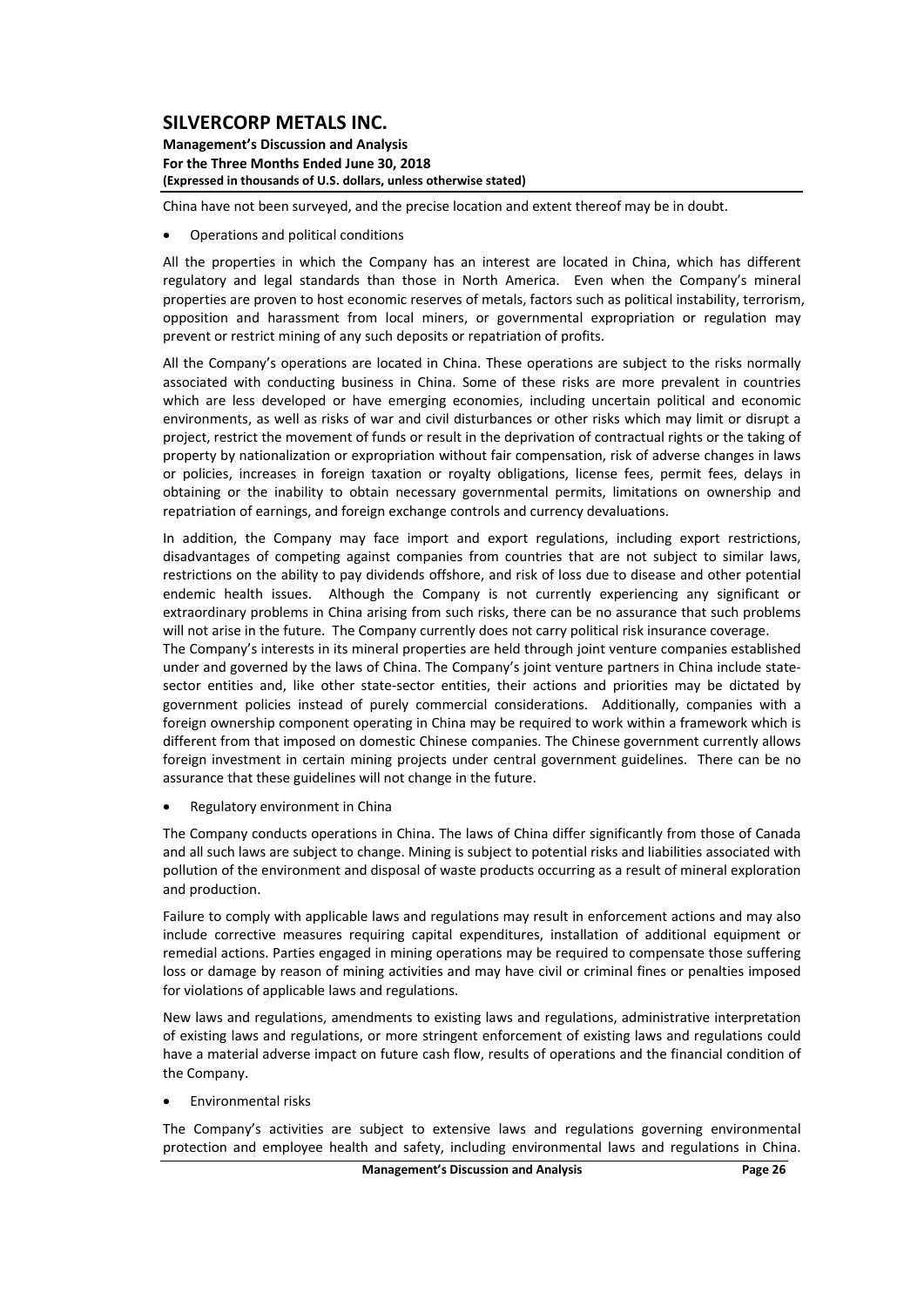#### **Management's Discussion and Analysis For the Three Months Ended June 30, 2018 (Expressed in thousands of U.S. dollars, unless otherwise stated)**

These laws address emissions into the air, discharges into water, management of waste, management of hazardous substances, protection of natural resources, antiquities and endangered species, and reclamation of lands disturbed by mining operations.

There are also laws and regulations prescribing reclamation activities on some mining properties. Environmental legislation in many countries including China is evolving and the trend has been toward stricter standards and enforcement, increased fines and penalties for non‐compliance, more stringent environmental assessments of proposed projects and increasing responsibility for companies and their officers, directors and employees. Compliance with environmental laws and regulations may require significant capital outlays on behalf of the Company and may cause material changes or delays in the Company's intended activities. There can be no assurance that the Company has been or will be at all times in complete compliance with current and future environmental and health and safety laws and permits will not materially adversely affect the Company's business, results of operations or financial condition. It is possible that future changes in these laws or regulations could have a significant adverse impact on some portion of the Company's business, causing the Company to re-evaluate those activities at that time. The Company's compliance with environmental laws and regulations entail uncertain costs.

Risks and hazards of mining operations

Mining is inherently dangerous and the Company's operations are subject to a number of risks and hazards including, without limitation:

- (i) environmental hazards;
- (ii) discharge of pollutants or hazardous chemicals;
- (iii) industrial accidents;
- (iv) failure of processing and mining equipment;
- (v) labour disputes;
- (vi) supply problems and delays;
- (vii) encountering unusual or unexpected geologic formations or other geological or grade problems;

(viii)encountering unanticipated ground or water conditions;

- (ix) cave‐ins, pit wall failures, flooding, rock bursts and fire;
- (x) periodic interruptions due to inclement or hazardous weather conditions;
- (xi) equipment breakdown:
- (xii) other unanticipated difficulties or interruptions in development, construction or production; and

(xiii)other acts of God or unfavourable operating conditions.

Such risks could result in damage to, or destruction of, mineral properties or processing facilities, personal injury or death, loss of key employees, environmental damage, delays in mining, monetary losses and possible legal liability. Satisfying such liabilities may be very costly and could have a material adverse effect on the Company's future cash flow, results of operations and financial condition.

#### **16. Disclosure Controls and Procedures**

Disclosure controls and procedures are designed to provide reasonable assurance that material information is gathered and reported to senior management, including the Chief Executive Officer ("CEO") and the Chief Financial Officer ("CFO"), as appropriate to allow for timely decision about public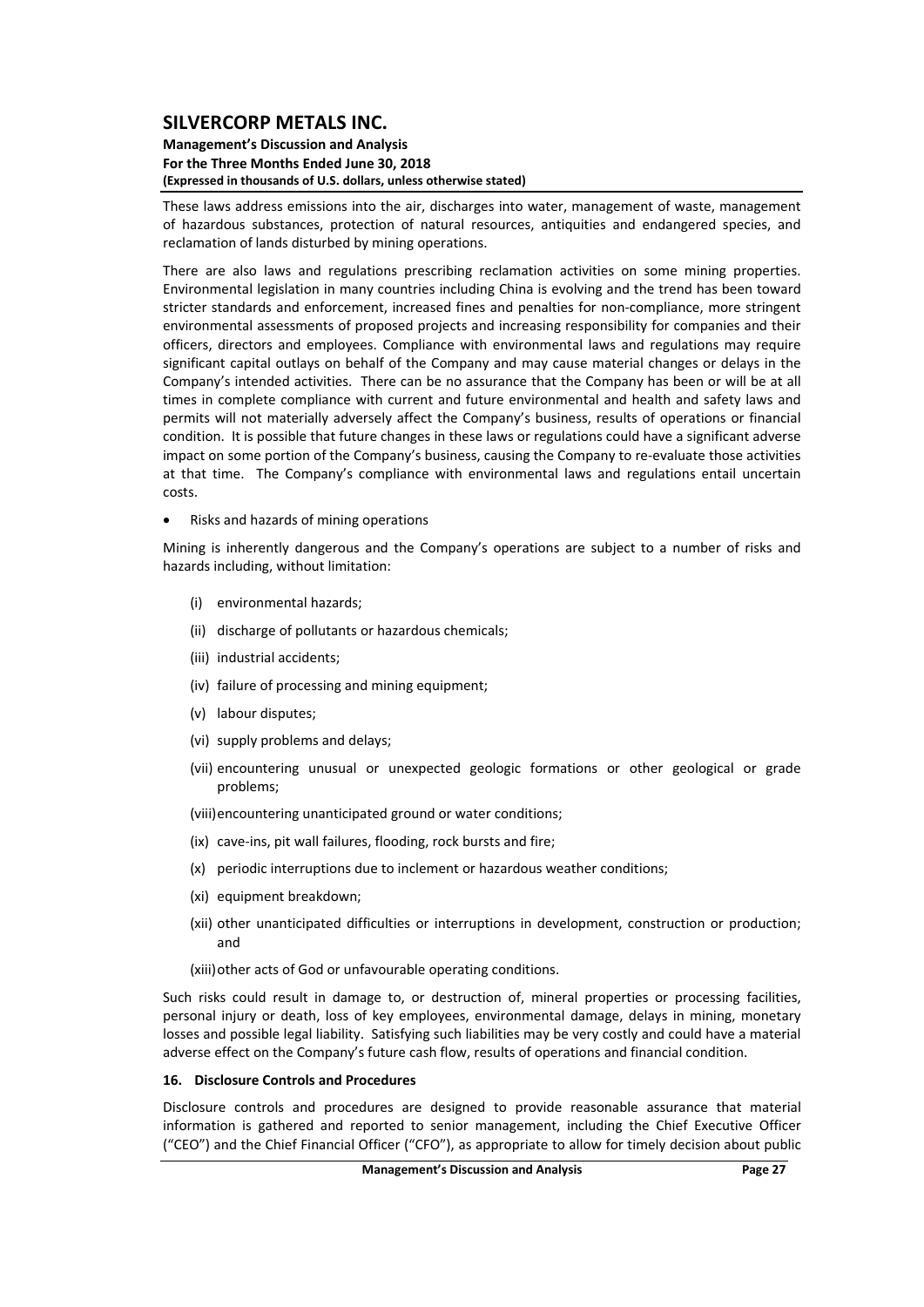#### **Management's Discussion and Analysis For the Three Months Ended June 30, 2018 (Expressed in thousands of U.S. dollars, unless otherwise stated)**

#### disclosure.

Management, including the CEO and CFO, has evaluated the effectiveness of the design and operation of the Company's disclosure controls and procedures as at June 30, 2018, as defined in the rules of the U.S. Securities and Exchange Commission and Canadian Securities Administration. The evaluation included documentation review, enquiries and other procedures considered by management to be appropriate in the circumstances. Based on this evaluation, management concluded that the disclosure controls and procedures (as defined in Rule 13a‐15(e) under Securities Exchange Act of 1934) are effective in providing reasonable assurance that the information required to be disclosed in annual filings, interim filings, and other reports we filed or submitted under United States and Canadian securities legislation was recorded, processed, summarized and reported within the time periods specified in those rules.

#### **17. Changes in Internal Control over Financial Reporting**

There was no change in the Company's internal control over financial reporting that occurred during the quarter that has materially affected or is reasonably likely to materially affect, its internal control over financial reporting.

#### **18. Directors and Officers**

As at the date of this report, the Company's Directors and Officers are as follows:

| <b>Directors</b>                 | <b>Officers</b>                      |
|----------------------------------|--------------------------------------|
| Dr. Rui Feng, Director, Chairman | Rui Feng, Chief Executive Officer    |
| Yikang Liu, Director             | Derek Liu, Chief Financial Officer   |
| Paul Simpson, Director           | Lorne Waldman, Senior Vice President |
|                                  |                                      |

David Kong, Director

Marina A. Katusa, Director

Mr. Guoliang Ma, P.Geo., Manager of Exploration and Resource of the Company, is a Qualified Person for Silvercorp under NI 43‐101 and has reviewed and given consent to the technical information contained in this MD&A.

#### **Forward Looking Statements**

*Certain of the statements and information in this MD&A constitute "forward‐looking statements" within the* meaning of the United States Private Securities Litigation Reform Act of 1995 and "forward-looking information" *within the meaning of applicable Canadian provincial securities laws (collectively, "forward‐looking statements"). Any statements or information that express or involve discussions with respect to predictions, expectations, beliefs,* plans, projections, objectives, assumptions or future events or performance (often, but not always, using words or *phrases such as "expects", "is expected", "anticipates", "believes", "plans", "projects", "estimates", "assumes", "intends", "strategies", "targets", "goals", "forecasts", "objectives", "budgets", "schedules", "potential" or* variations thereof or stating that certain actions, events or results "may", "could", "would", "might" or "will" be taken, occur or be achieved, or the negative of any of these terms and similar expressions) are not statements of historical fact and may be forward-looking statements. Forward-looking statements relate to, among other things:

- *• the price of silver and other metals;*
- *• estimates of the Company's revenues and capital expenditures;*
- *• estimated ore production and grades from the Company's mines in the Ying Mining District; and;*
- *• timing of receipt of permits and regulatory approvals.*

Forward-looking statements are subject to a variety of known and unknown risks, uncertainties and other factors that could cause actual events or results to differ from those reflected in the forward-lookina statements, includina, *without limitation, risks relating to,*